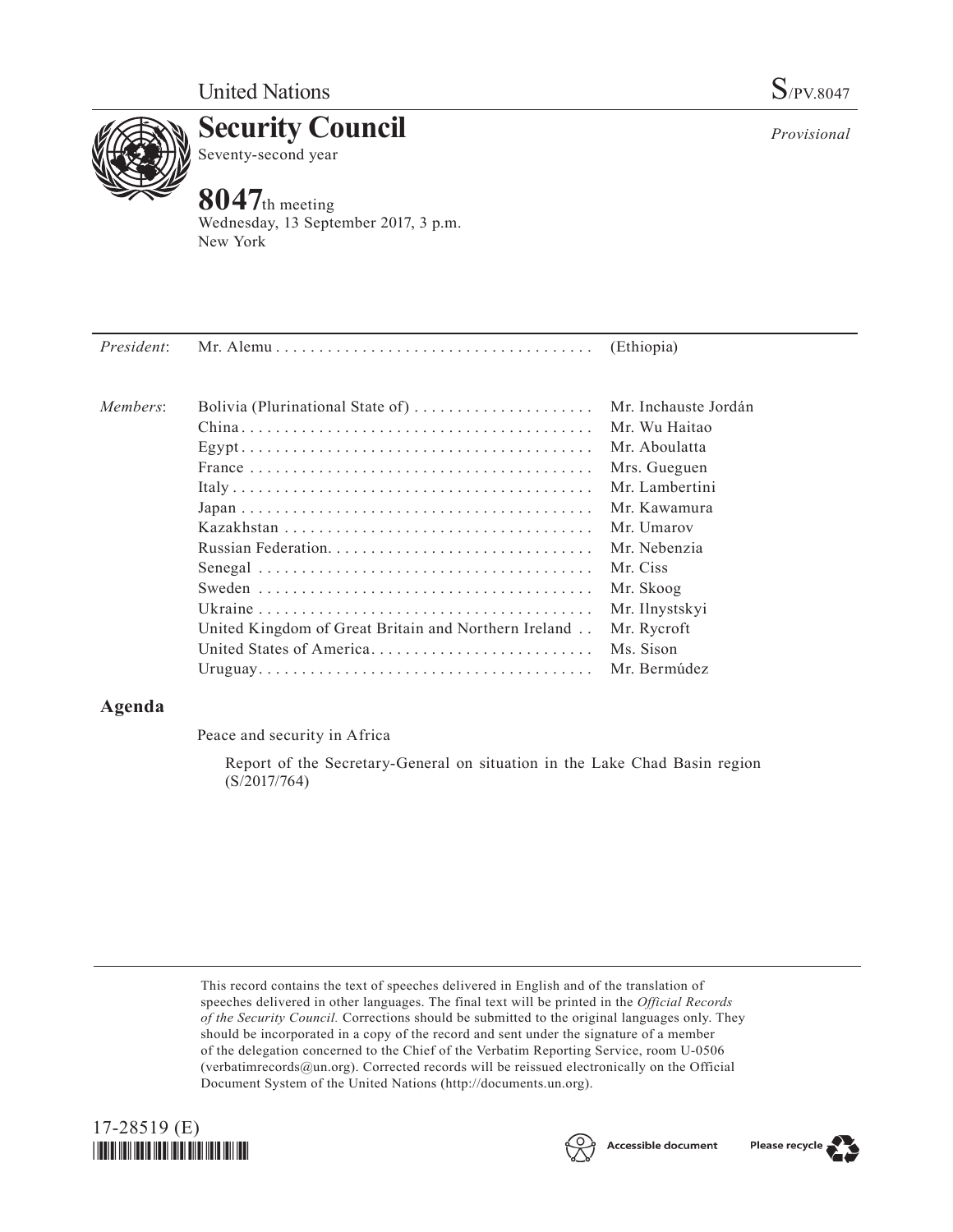*The meeting was called to order at 3.10 p.m.*

#### **Adoption of the agenda**

*The agenda was adopted.*

#### **Peace and security in Africa**

### **Report of the Secretary-General on the situation in the Lake Chad Basin region (S/2017/764)**

**The President**: In accordance with rule 37 of the Council's provisional rules of procedure, I invite the representative of the Nigeria to participate in this meeting.

In accordance with rule 39 of the Council's provisional rules of procedure, I invite the following briefers to participate in this meeting: Mr. Jeffrey Feltman, Under-Secretary-General for Political Affairs, and Ms. Fatima Shehu Imam, Director of the Network of Civil Society Organizations in Borno state.

On behalf of the Council, I welcome Ms. Imam, who is joining us via video teleconference from Maiduguri, Nigeria.

The Security Council will now begin its consideration of the item on its agenda.

I wish to draw the attention of Council members to document S/2017/764, which contains the report of the Secretary-General on the situation in the Lake Chad basin region.

I now give the floor to Mr. Feltman.

**Mr. Feltman**: I thank you, Mr. President, and the members of the Security Council for this opportunity to brief the Council on the Secretary-General's report (S/2017/764) on the situation in the Lake Chad basin. Allow me to comment first on security and political developments.

Thanks to coordination among affected countries, we have witnessed encouraging progress in the fight against Boko Haram. The Secretary-General commends the Governments of the region for their efforts, including through the Multinational Joint Task Force (MNJTF). Without question, Boko Haram's combat capacity has diminished, but to compensate for that, Boko Haram has changed tactics by increasing the use of suicide attacks.

We thank the Government of Switzerland and the International Committee of the Red Cross for their

efforts to the release of an additional 82 girls kidnapped from Chibok in the north-eastern part of Nigeria in 2014. The recent visit to Nigeria by the Deputy Secretary-General and the Executive Director of UN-Women served to shed further light on the plight of women and girls in the Lake Chad basin. Unfortunately the fight is far from over. One hundred and thirty attacks attributed to Boko Haram in the four affected countries in June and July resulted in 284 civilian fatalities — a significant increase as compared to 146 attacks and 107 civilian fatalities in April and May. The most affected countries remained Nigeria, followed by Cameroon, the Niger and Chad.

In terms of political advocacy, the Special Representative of the Secretary-General for Central Africa and his Special Representative for Western Africa and the Sahel, respectively, regularly visit the affected countries to promote enhanced interregional cooperation. They propose a regional strategy to address the root causes of the crisis. Such a strategy should be owned and supported by the affected countries as well as the relevant subregional organizations, including the Economic Community of Central African States, the Economic Community of West African States and the Lake Chad Basin Commission.

The Oslo Humanitarian Conference on Nigeria and the Lake Chad Region, held in February, and the visit by the Council in March brought needed attention to the long-neglected crisis in the Lake Chad basin. The United Nations and international partners are working to sustain the momentum generated by those events. Last week in Berlin, the United Nations participated in the first senior officials' meeting of the Oslo Consultative Group on Prevention and Stabilization in the Lake Chad Region. The meeting brought together representatives of the affected countries, donors and regional and subregional organizations. Discussions focused on addressing the structural causes of the crisis and included community stabilization, the restoration of services, local governance systems and the prevention of violence.

Turning to development challenges, I note that the Lake Chad basin crisis has wreaked havoc on basic infrastructure assets and Government services. Insecurity has sparked large-scale unemployment and left 1 million school-aged children deprived of education. The substantial economic impact of the crisis has reached nearly \$9 billion across north-eastern Nigeria alone. Poverty, the low legitimacy of the State,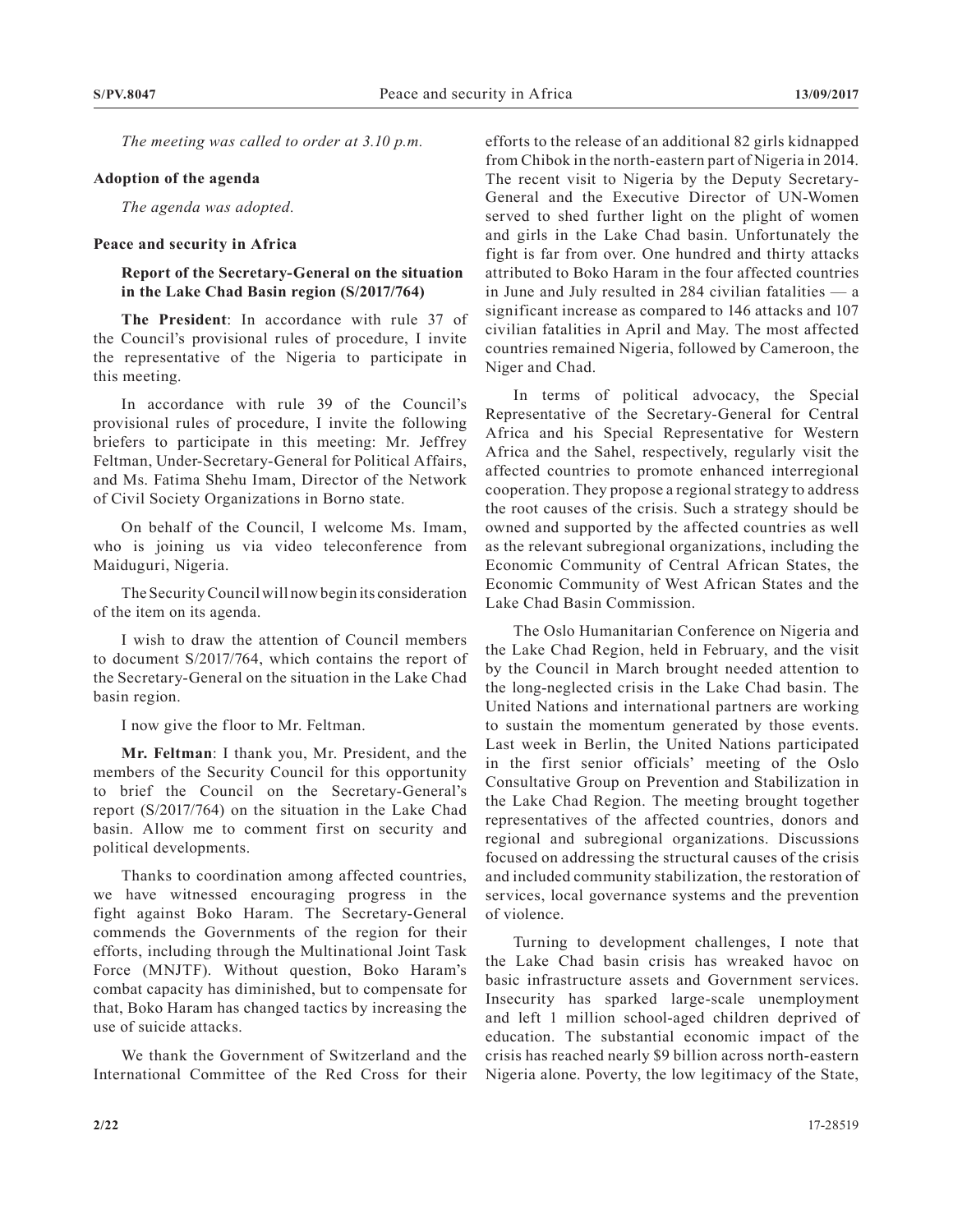human insecurity and climate change, among other challenges, compound that dire situation. As is so often the case, women and the youth are key risk groups.

Conflict and displacement have eroded, and in some cases ruptured, the bonds between and within communities. Intra-communal structures and processes that traditionally regulated violence and resolved conflicts have weakened. We detect worrying signs of social fragmentation as tensions emerge from ethno-religious, social and other divisions, including between internally displaced persons (IDPs) and host communities. Unless robust peacebuilding efforts are introduced, the reintegration of ex-combatants, including from Boko Haram and vigilante groups, risk generating additional tensions and to heighten the risks of secondary conflict. Furthermore, the report notes the need for greater attention and funding to support development interventions, including community stabilization, economic revitalization and prevention, so as to build community resilience and ensure durable solutions.

Yesterday, Under-Secretary-General Lowcock of the Office for the Coordination of Humanitarian Affairs concluded his first visit to the Niger and Nigeria to increase international visibility of the humanitarian situation, discuss with the Governments and consider practical steps to further strengthen the response.

Despite the significant progress made in reaching the affected people in the Lake Chad basin, the humanitarian needs in the region continue to be staggering. Approximately 10.7 million people require humanitarian assistance. With 8.5 million people in need, north-eastern Nigeria is again enduring the worst of the crisis. Funding continues to fall significantly short. At present, the regional appeal requesting \$1.5 billion for 2017 is funded at only 40 per cent.

The region now faces the rainy season, when food insecurity is at its worst, with thousands of farmers having missed four planting seasons in a row owing to conflict, resulting insecurity and displacements. Across the region, 7.2 million people are severely food insecure, including 5.2 million in north-eastern Nigeria, where an estimated 50,000 people are at the highest risk of famine. The crisis has displaced an estimated 2.4 million people, including 1.5 million children. New displacements are occurring alongside the return of IDPs and refugees. Given the continued insecurity and lack of basic services in many affected

areas, the involuntary and unsafe return of refugees and IDPs must be avoided at all costs.

Concerning human rights, we are deeply concerned about the continued violations by Boko Haram, including killings, the forceful use of children as suicide bombers and sexual and gender-based violence against women and children. Perpetrators must be brought to justice. The United Nations has also received numerous allegations of serious human rights violations committed in the context of counter-terrorism operations. The United Nations continues to advocate strongly with MNJTF to put forward a clear strategy to prevent sexual exploitation and abuse, including by recruiting a dedicated gender adviser within its civilian component. The report notes our conviction that we must develop a common understanding that human rights violations are among the root causes of instability in the Lake Chad basin and that impunity will fuel the crisis. Investing in traditional justice mechanisms at the community level is essential to sustainable reconciliation and stability. The prevention of terrorist activities, stabilization and recovery initiatives must integrate the human rights dimension.

Sexual violence remains appallingly widespread in the region. It is a driver of forced displacement and a particular risk in displacement settings, in which conflict-affected women and children are exposed to daily risks of exploitation. Those suffering from acute physical or psychological trauma need urgent medical and psychosocial care. The United Nations is exploring options for the deployment of dedicated expertise on conflict-related sexual violence to northeastern Nigeria.

The United Nations faces a serious funding shortage to deploy human rights monitors across the region. We reiterate our call on the international community to generously contribute funds to enable the United Nations to support the establishment of national and regional mechanisms for the systematic monitoring and reporting of the human rights situation.

Allow me to touch upon the issues of security sector reform and disarmament, demobilization and reintegration. The lack of a comprehensive approach in addressing Boko Haram defectors, including clear and transparent criteria that are human rights compliant and in line with the international terrorism framework, produces multiple challenges. Despite good faith, ad hoc efforts result in thousands of persons being irregularly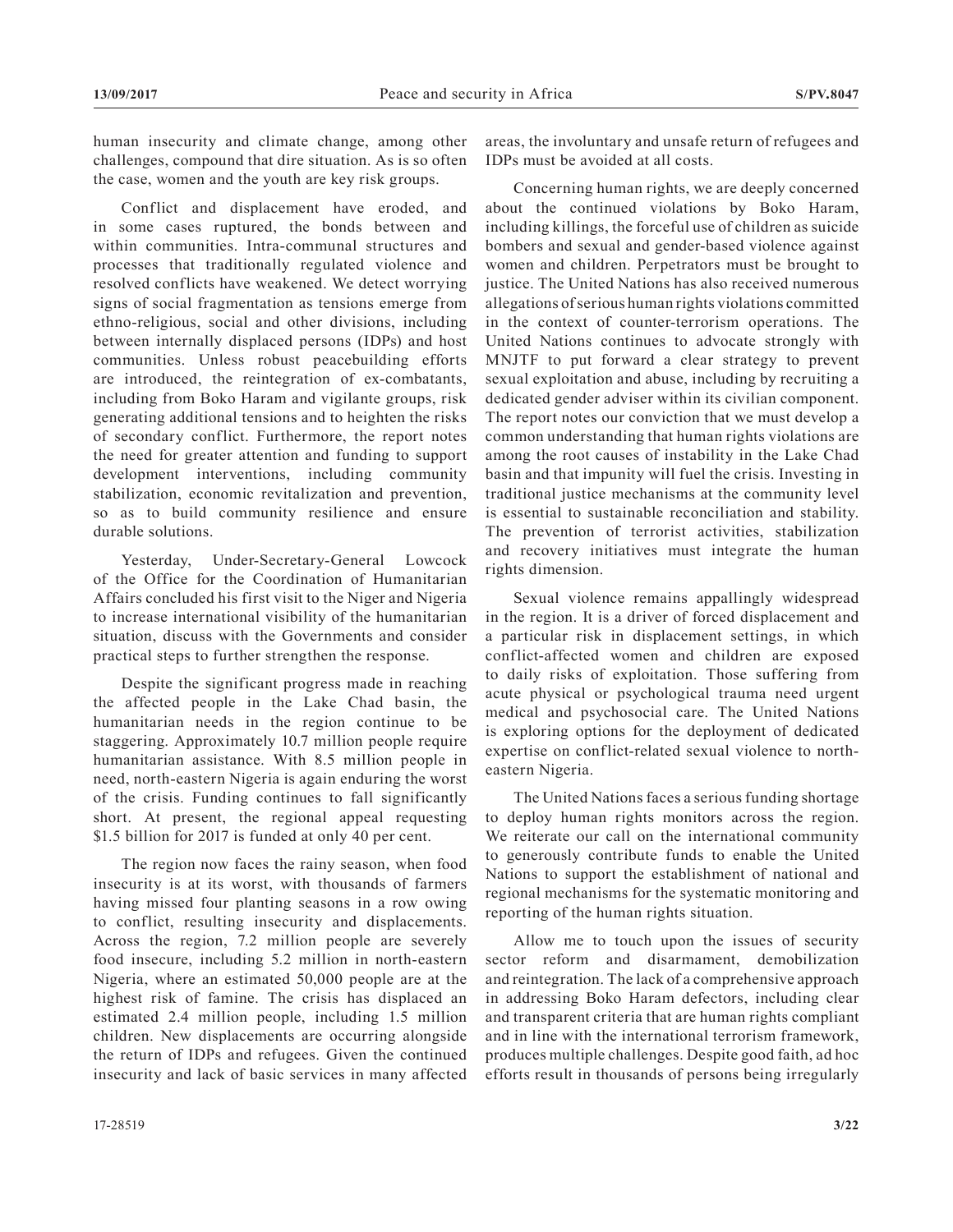detained and/or unpredictably processed. This situation is not productive, sustainable or in accordance with the rule of law, and justice is not served.

In our view, the efforts of the MNJTF remain indispensable in resolving the crisis. However, the heavy financial investment borne by regional countries comes at a high cost: Governments have no choice but to divert much of their national budgets from development to addressing national and regional security. Within the United Nations, Member States are careful to make sure that we do not shift development and humanitarian funds to peace and security work. We would hope that the affected countries could attract the support to do the same. We welcome the pledges already made and encourage the further timely disbursement of contributions to enable the MNJTF to address the challenges it faces.

In conclusion, I note that the complex and increasingly protracted nature of the Lake Chad basin crisis calls for innovative and integrated solutions that bridge traditional divides between humanitarian and development strategies. The United Nations is committed to adopting a new way of working that will address the urgent needs of the affected populations and the root causes of the crisis in a coordinated and phased manner. I urge all partners to redouble their efforts to provide lifesaving humanitarian assistance to the affected populations, as well as early and longerterm recovery. That is the basis to build resistance and assure durable solutions to the crisis.

Once again, we encourage the affected countries to jointly elaborate a regional strategy to address the root causes of the crisis. We hope that the planned regional conference on stabilization to be held in N'Djamena in October will be the first step towards the development of such a strategy.

We in the United Nations remain committed to working with regional countries on ending the violence, protecting civilians, promoting human development and alleviating the suffering in the Lake Chad basin. We can prevent this crisis from growing, but that would require greater political and financial support to the Lake basin region. The side event to be held on 21 September at the margins of the General Assembly session will be a key opportunity for the international community to reaffirm its support for the region.

**The President**: I thank Mr. Feltman for his briefing.

I now give the floor to Ms. Imam.

**Ms. Imam**: I would like to begin by thanking the Ethiopian Ambassador, and President of the Security Council for this month, for inviting me to provide a civil society perspective as part of the Council's deliberations on the Lake Chad basin region.

I am Fatima Shehu Imam, the current Chairperson of the International Federation of Women Lawyers in Borno state. Today I also represent the Network of Civil Society Organizations in Borno state.

The Network is a coalition of more than 100 civil society, community and faith-based organizations engaged in a wide range of activities geared towards providing humanitarian aid and assistance to victims of the over four-year-long insurgency. In Borno state, where I live and work, families, livelihoods and communities have been repeatedly torn apart by insurgent activities of the Jama'atu Ahlus-Sunna Lidda'Awati Wal Jihad, otherwise known as Boko Haram. Borno state remains the epicentre of the Boko Haram insurgency.

In March this year, Council members met with me and other women-led civil society organizations during the Security Council mission to Maiduguri. Sadly, there has been no significant improvement in providing for protection needs or humanitarian assistance to the growing number of victims of the insurgency who have been displaced.

The non-participation of women in decision-making, peacebuilding processes, and in aid and relief delivery in camps remains a serious concern. Borno state currently hosts the highest number of internally displaced persons (IDP), who remain in need of urgent humanitarian protection and assistance owing to the level of insecurity in the State. The dire humanitarian conditions in north-east Nigeria are arguably brought on by the security challenges and the almost neartotal collapse of societal and institutional apparatus of the Government, which has been unable to keep up with the increasing numbers of internationally displaced persons.

I wish to highlight the following key concerns we have identified in the context of the work we do as humanitarians, enumerate the main areas for urgent intervention and touch on the challenges we face as a coalition. I will then conclude with an appeal to the conscience of the Security Council.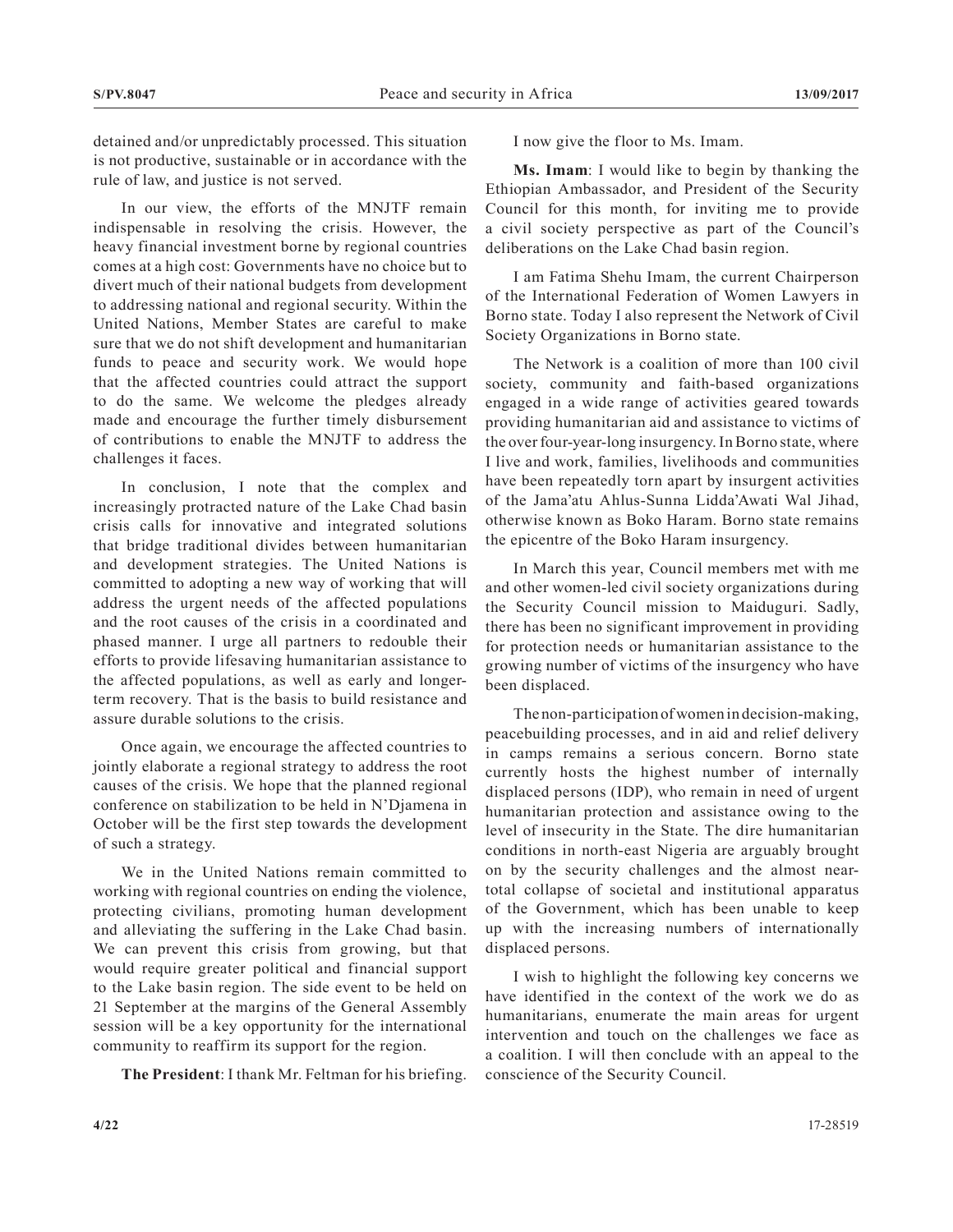On security, the general situation in and around Maiduguri remains tense and fragile. While there have been several reports forecasting improvements and gains by the Nigerian armed forces in the region, that progress has been grossly overestimated. That has left room for a false sense of security, which has also led to a resurgence of armed attacks on civilians and other soft targets in and around the state. People still live in fear in their communities, and many who have been displaced as a result of the insurgency are reluctant to return. That has resulted in poverty, a lack of food, malnutrition and a total collapse of economic activities within the region and the threat of famine.

Threats to the life and property of marginalized populations, especially women and girls, seem to be on the increase in the light of the resurgence of violent attacks. Local civil society organizations working on the ground, such as mine, are largely incapacitated in reaching out to large sections of those communities, including to women and girls who are in urgent need of humanitarian aid. Unlike international non-governmental organizations and United Nations agencies, which are accompanied by security details during field operations, local groups are continuing to carry out their work unaccompanied by any form of security apparatus, thereby making access a major challenge and compromising the lives of individuals who engage in such operations.

There is continuing and clear abuse of the rights of individuals living in the camps in Maiduguri and surrounding areas. As have been detailed in numerous reports to the Council, there are severe shortages of food and other supplies. That has led to a situation where ther is a trade in sexual favours for food. From the various visits I have personally made to the IDP camps as part of my mandate to improve and promote the welfare and rights of women and children, it is pertinent to note that most of the women and girls in the IDP camps are ignorant of their basic human rights and, as such, do not even know when their rights are being violated. That is partly a result of culturally induced factors where women do not have a voice and, in a few cases, do not know where to go when violated. The insurgency has taken its toll on those women who are now heads of households and are compelled to give their bodies for food — which ultimately results in unwanted pregnancies and sexually transmitted diseases — in the name of survival sex just to be able to provide for their family.

With regard to the women and girls who have been abducted by Boko Haram, women and girls have been used as targets in the recent trend of violent attacks perpetrated by insurgents in utilizing them as suicide bombers. The issue of stigmatization faced by those women and girls cannot be overemphasized. A case at hand is that of a married woman who was abducted by Boko Haram and returned after a few years with another child. Her husband is forcing her to choose between him and the child. The psychological trauma faced by that woman, and the many others who have lost their self-esteem as a result of stigmatization, needs to be urgently addressed. A sharper focus must be placed on women's reintegration, while tackling stigmatization and ensuring that they are part of the strategies aimed at addressing Boko Haram.

In terms of the threat to farming, the fragile state of security in the region has led to a situation where the normal lifestyles and customs of the population have been truncated. Due to inherent security challenges, members of some communities are afraid to go to their farms because it is risky to travel beyond a three-kilometre radius from their communities. About a week ago, 12 people were abducted from their farms and are yet to be found. Reports of such abductions are numerous, which is of course of great concern to my Network.

The Network faces myriad challenges, as do many civil society groups, that affect our ability to deliver the lifesaving work we are trying to carry out. Those challenges cover, but are not limited to, operations, such as funding, institutions, policy and law and security.

There currently appears to be more rigidity than flexibility in the level of donor funding available for humanitarian assistance, thereby creating a situation whereby highly professional and experienced institutions, such as United Nations agencies and international NGOs, are expected to access funding based on the same evaluation criteria. Those quite clear and noticeable differences in terms of institutional capacity undoubtedly impedes the availability of funding opportunities available to smaller local groups in the field that carry out lifesaving interventions.

There is an urgent need to ensure that local civil society organizations and affected populations are critical components in the design and implementation of interventions. The fragile and tense situation still makes it extremely challenging and risky for local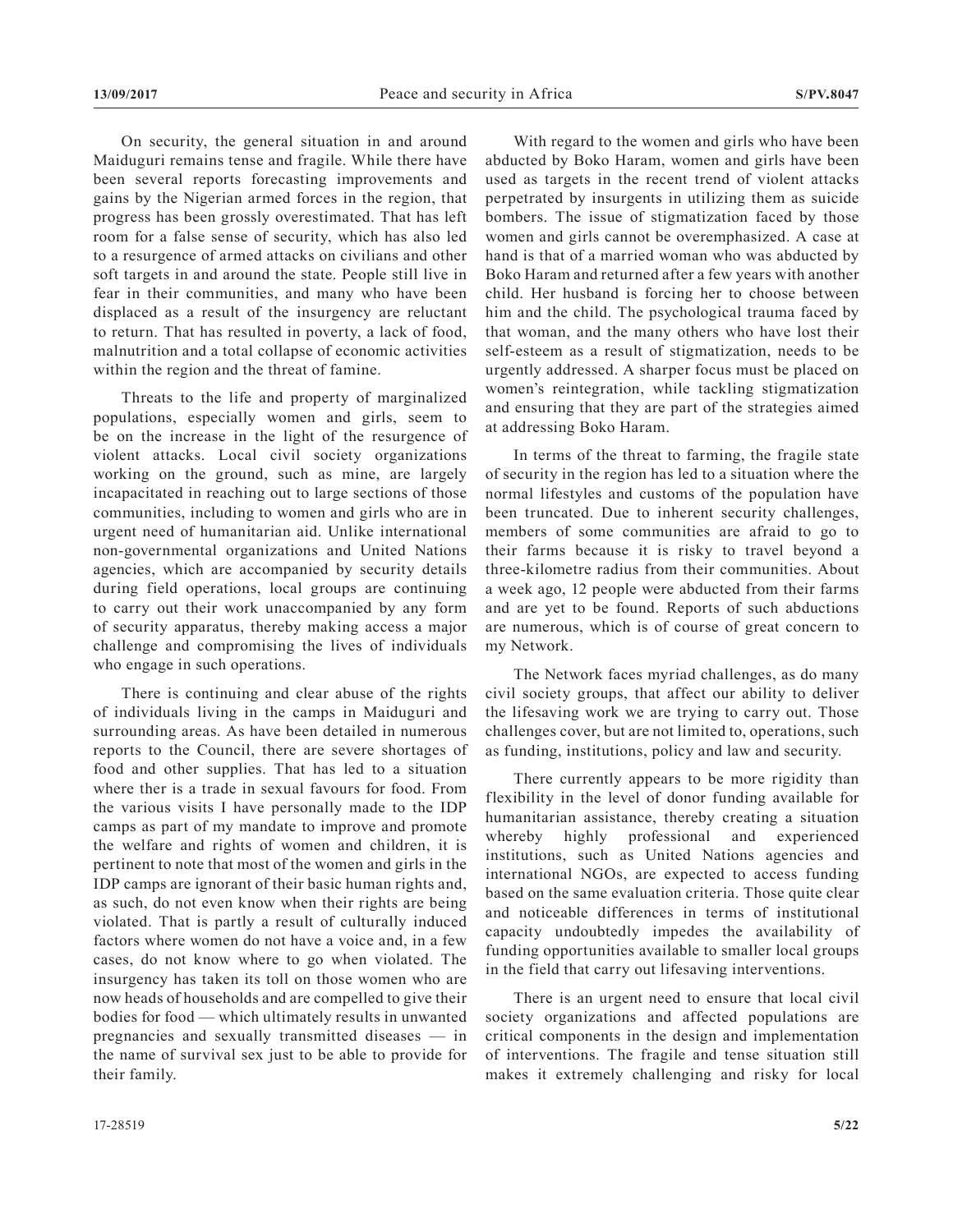groups to engage in operations in the field. As a result, those groups lack the accompanying security apparatus available to United Nations agencies and NGO colleagues.

Despite the extreme humanitarian situation in the country and the apparent global focus on Nigeria arising from the insurgency and the increasing number of people who have been displaced and are in need of protection and assistance, it might interest the Council to note that the country still lacks any comprehensive legislation and/or policy that holistically targets humanitarian responses. The result is that most of work currently being carried out is non-transparent and ad hoc, with no accountability mechanism.

In conclusion, while I am immensely grateful for the apportunity afforded to me to address the Security Council, I must reiterate the important role that perception plays in the context of humanitarian intervention and bringing hope. The perception on the ground today reflects the diminishing hope of the huge population affected by the conflict, as they believe responses to be insufficient, despite the huge funding allocation reported by the Government and development partners. I urge the Council to see this as an urgent and dire call — given the highlighted challenges and analysis of the situation, it should galvanize a strategic and adequate response mechanism to bring assistance and aid to the millions of people in need of protection and humanitarian assistance.

**The President**: I thank Ms. Imam for her briefing.

I shall now give the floor to those members of the Security Council who wish to make statements.

**Mr. Rycroft** (United Kingdom): I would like to thank Under-Secretary-General Feltman for his valuable briefing and Ms. Imam for sharing her thoughts.

It was six months ago, in a dusty internally displaced person's camp in Maiduguri, that we heard Ms. Imam's testimony, together with those of many others. It really brought home to me, and probably to several of us who were there, the human cost of the crisis in the Lake Chad basin. It was therefore very good to hear from Ms. Imam again today. It is vital that the Security Council continue to hear from those most affected by the issues on our agenda and continue to use those analyses and from-the-heart interventions to inform our decision-making.

Sadly, as both Ms. Imam and the Secretary-General's report (S/2017/764) make clear, six months on from our visit to the Lake Chad basin, the situation remains deeply troubling. Boko Haram has indeed been degraded and territory has indeed been reclaimed, but Boko Haram is far from a spent force. It is down but not out, shifting its tactics from land grabs to opportunistic attacks. Maiduguri now faces weekly suicide attacks, many from girls who are forced into suicide bombing. Over 400 people have been killed since we visited. Boko Haram's shameful and sickening abductions of young women and girls continue unabated. Those who return continue to face stigma and discrimination, which is why the United Kingdom will host a ministerial event here on 18 September, in order to launch a new set of global principles to tackle such stigma.

The continuing barbarity is only exacerbating the humanitarian crises. Since we visited, the number of Nigerians seeking refuge in neighbouring countries has only marginally decreased, with nearly 2 million people still displaced in north-east Nigeria and over 8 million in need of urgent, lifesaving assistance. While the number of forced returns has fallen, we have seen thousands of people pressured back into areas where they do not feel safe. It is therefore clear that we should all redouble our efforts to implement the commitments that we made in resolution 2349 (2017).

The United Kingdom will play its part. We remain committed to partnering with Nigeria and its neighbours to degrade and defeat Boko Haram. We remain committed to helping people in need in the region, having scaled up our humanitarian support to \$130 million this year. We have announced an additional \$260 million over the next four years, as part of the north-east Nigeria transition to development programme.

We all need to play our part. The Nigeria Humanitarian Fund was launched in February with an appeal for \$1 billion this year. As of last month, that appeal is less than half funded. As the Secretary-General's report makes clear, insufficient funding from the donor community continues to limit the provision of food aid, development and recovery activities.

Just as the international community must act, so too should Governments in the region. We look to the Government of Nigeria and affected countries to provide greater resources where they can and to further prioritize the humanitarian response. We also call on them to expedite all remaining registrations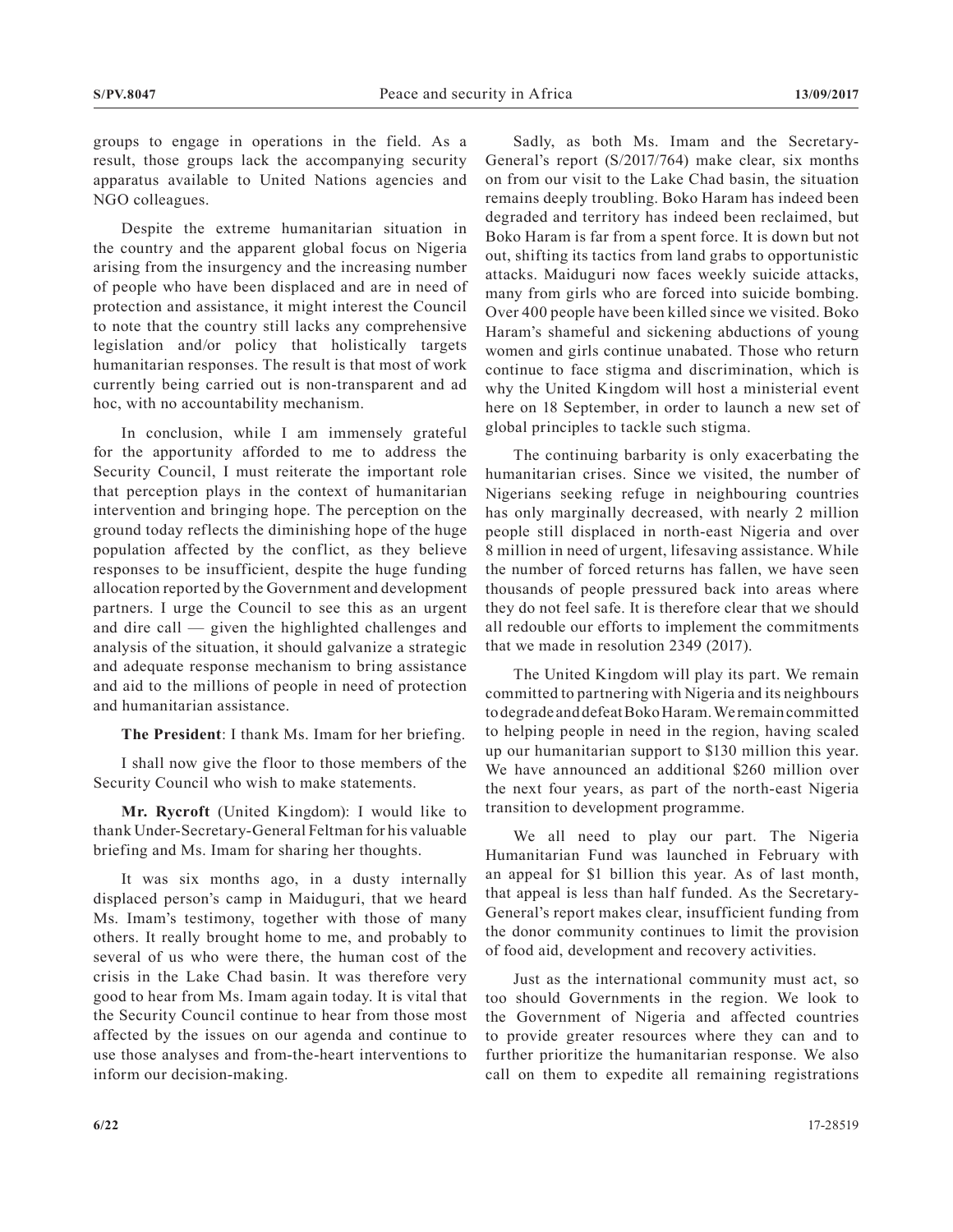for humanitarian organization in the region, as the Secretary-General's report notes.

We welcome the increased civil-military coordination in the humanitarian effort and urge that to continue. However, we deeply regret the raid on the United Nations red roof compound by the Nigerian military last month. Nevertheless, we do welcome the swift response by the authorities.

It is clear that a long-term solution will be found only by addressing the root causes that led to Boko Haram's emergence, which I think was the main lesson for many of us on our visit. That search for longerterm solutions and root causes requires a regional plan to address the political, economic, governance, transparency and accountability issues. If such an effort is to succeed, it must respect human rights. The ongoing reports of torture, arbitrary arrests and sexual exploitation are deeply concerning and must stop. We therefore support calls for greater funding to strengthen the United Nations monitoring presence on the ground.

Finally, the role of women in the crisis cannot be overlooked. We reiterate the Council's call for greater engagement between regional Governments, the Multinational Joint Task Force (MNJTF) and women's civil society, as well as the deployment of a gender adviser to the MNJTF.

In short, there is a lot more that all of us need to do. Six months on from our visit we cannot afford to lose focus. I hope that through briefings like the one we heard today from Ms. Imam and Mr. Feltman we will all be reminded of what is at stake, just as we were in Maiduguri.

**Mr. Skoog** (Sweden): I would like to thank Under-Secretary-General Feltman for his briefing. I would also like to thank Ms. Imam for sharing her important perspective with the Security Council. I agree that, in all of our work, we must endeavour to listen to the voices of those who are most affected. I did not have the opportunity to join the Council during its visit, so I am even more appreciative of Ms. Imam's very honest description, even in cases where she pointed to harshness and insufficiencies.

The challenges that face the Lake Chad basin region are multidimensional — a security crisis, a humanitarian emergency and development deficits. During its visit earlier this year, the Council had an opportunity to see how the interplay between those elements affects the lives of people in the region. Resolution 2349 (2017), adopted on our return, and to which today's briefing responds, was forward-looking and underlined our solidarity with, and full support of, the conflict-affected populations and the Governments in the region.

We commend the subregional, regional and international efforts being undertaken to mitigate the consequences of the Boko Haram insurgency. At the same time, we continue to be deeply concerned about the alarming scale of the humanitarian crisis. Despite progress in expanding the humanitarian response, it is clear that we still need to step up our efforts, while building on commitments made at the Oslo Humanitarian Conference in February. We must not let our attention to the situation wane. I would like to raise three points that we believe are critical to successfully responding to the challenges.

First, a holistic and regional approach is necessary. There are many root causes of instability and insecurity in the region, including climate change, economic fragility, marginalization, human rights violations and demographic challenges. Responding to the immediate security challenges must go hand in hand with development efforts that seek to address long-term instability by improving the daily lives of people on the ground.

We welcome the plans announced by the African Union Commission and the Lake Chad Basin Commission to hold a stabilization conference in early October. That meeting will present an important opportunity for countries to work together on the development of a regional strategy to address the root causes.

The effects of climate change and its links to stability and security are evident. We cannot hide from that reality if we want to truly address the challenges in the region. The lack of follow-up in this area in the Secretary-General's report (S/2017/764) serves once again to underline the need for improved risk assessment and risk-management strategies by the United Nations, as clearly highlighted by the Security Council in resolution 2349 (2017). The Council must remain alert to the threats to stability as a result of the adverse effects of climate change.

There is an inherent link between security, development and human rights. We agree with the Secretary-General's assertion that funding for United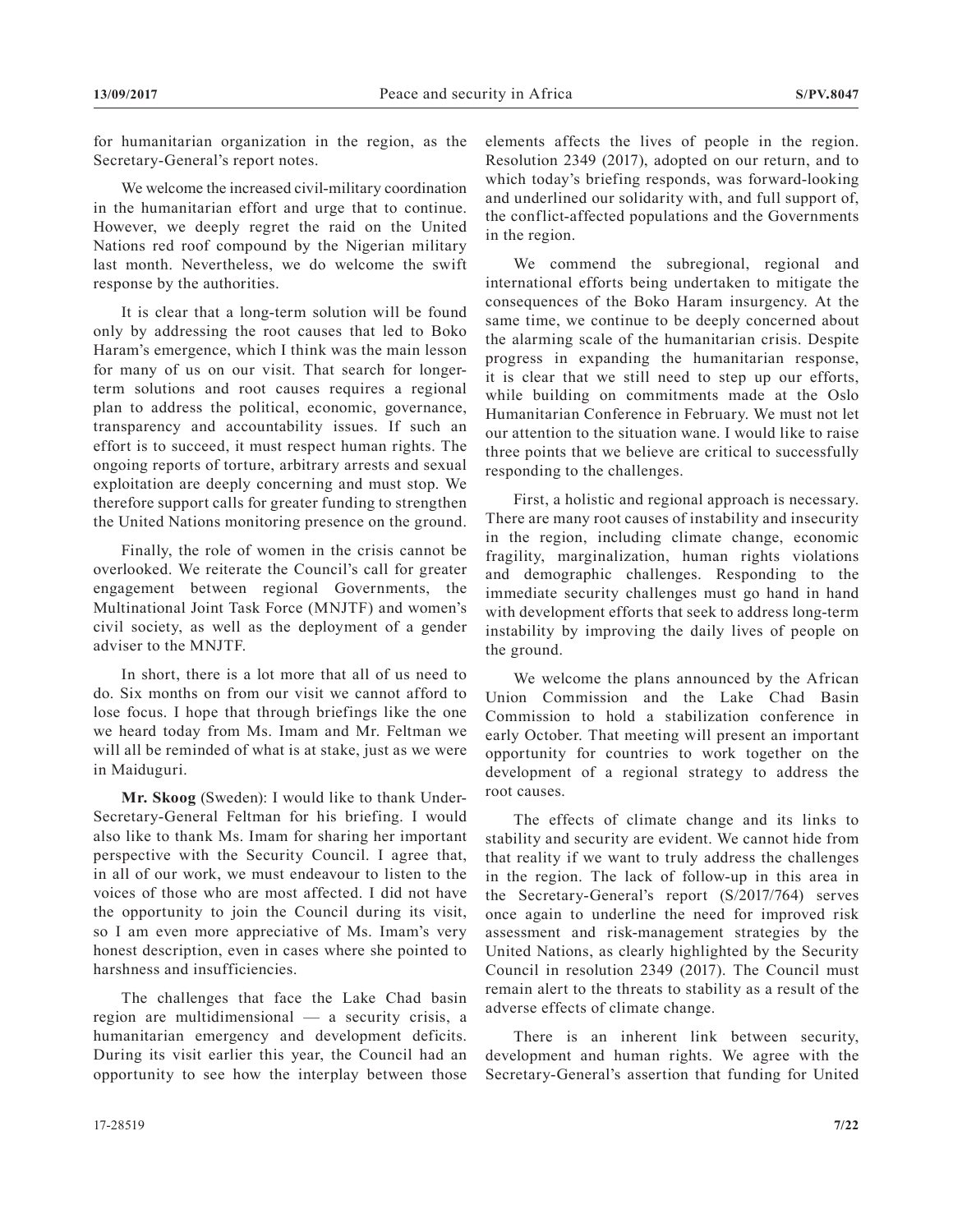Nations human rights monitoring tasks must be safeguarded. Nigeria's establishment of a judicial commission to review the compliance of its armed forces with human rights obligations and rules of engagement is a welcome development, and we call on all parties concerned to implement the Abuja Action Statement. We also encourage the swift deployment of the remaining civilian personnel to the Multinational Joint Task Force, not least adequate gender expertise.

The second point I would like to make is on the need for broad partnerships, particularly with the African Union (AU) and development actors. As shown by our visit to Addis Ababa last week, the Security Council and the AU Peace and Security Council are united in our analysis of the situation and the required responses. In order to operationalize those responses, we should seize the momentum created through the Joint United Nations-African Union Framework for an Enhanced Partnership in Peace and Security.

Similarly, no sustainable peace can be achieved without effective partnerships spanning the humanitarian, reconstruction and development nexus. The Berlin meeting earlier this month underlined the need for early recovery, prevention and joint stabilization efforts. Complementarity and cooperation must be sought with a number of actors, including the International Financial Institutions (IFI).

My third point is on the role of women as agents of change. Women's empowerment cannot be overlooked in reconstruction and stabilization efforts. With the full, equal and effective participation of women at all levels of society, policies will be better adapted to realities on the ground, thereby creating better conditions for long-term stability and peace. I am particularly pleased that we have benefited from Ms. Imam joining us here today. Women from civil society can provide unique insights to underpin our discussions and decisions.

We are appalled by the finding in the Secretary-General's report that Boko Haram is increasingly resorting to suicide attacks, often carried out by forcibly recruited girls. That is why a key priority of Governments must be rehabilitation opportunities for children and their mothers, including the sensitization of communities to avoid stigmatization and to facilitate return. We also support the Secretary-General's call for the development of a strategy to engage women in the prevention of violent extremism, while taking into

account the complexity of the categories that women fall into.

The adoption of resolution 2349 (2017) was an important acknowledgement of the many challenges facing the Lake Chad basin region and of the Council's commitment to supporting efforts towards long term and sustainable peace and development. We must not lose focus. We see three opportunities going forward.

First, we would welcome further information on the planning for the joint visit by the leaders of the United Nations, the AU and the IFIs, as requested in the resolution. Secondly, we would be interested in hearing from the United Nations system how the Security Council can best support the AU-Lake Chad Basin Commission stabilization conference. Finally, we look forward to the Secretary-General's report in October in response to the presidential statement on the risk of famine in Yemen, Somalia, South Sudan and north-east Nigeria (S/PRST/2017/14). This briefing will help add to our understanding of, and response to, the challenges being faced in the region and beyond.

**Mr. Lambertini** (Italy): First, let me thank you, Mr. President, for convening this important meeting. I also thank Under Secretary-General Feltman for his comprehensive briefing to the Security Council this afternoon. Of course, I would also like to thank Ms. Fatima Shehu Imam for her insightful perspective. Just like Mr. Rycroft, I have fond memories of the meeting with her and her colleagues on a very hot, dusty morning in the internally displaced persons camp in Maiduguri. That was an important visit by the Security Council — its first in many years to a region that has been affected by a crisis for many years. But the news that we receive weekly, if not daily, from Maiduguri shows that the crisis is far from ending, and we therefore need to maintain our focus on the region.

In that regard, over the past several months the Council has devoted considerable attention to the Lake Chad basin region and, as proof of that, the situation was most recently discussed during the annual United Nations-African Union joint consultative meeting. The crisis involving the Lake Chad basin and the territory of four countries is one of the world's largest humanitarian emergencies, with several million people in need of assistance. During our visit to the region, we became directly aware of just how urgently we need to act to strengthen our response in confronting the challenges in the region. While catalysed by the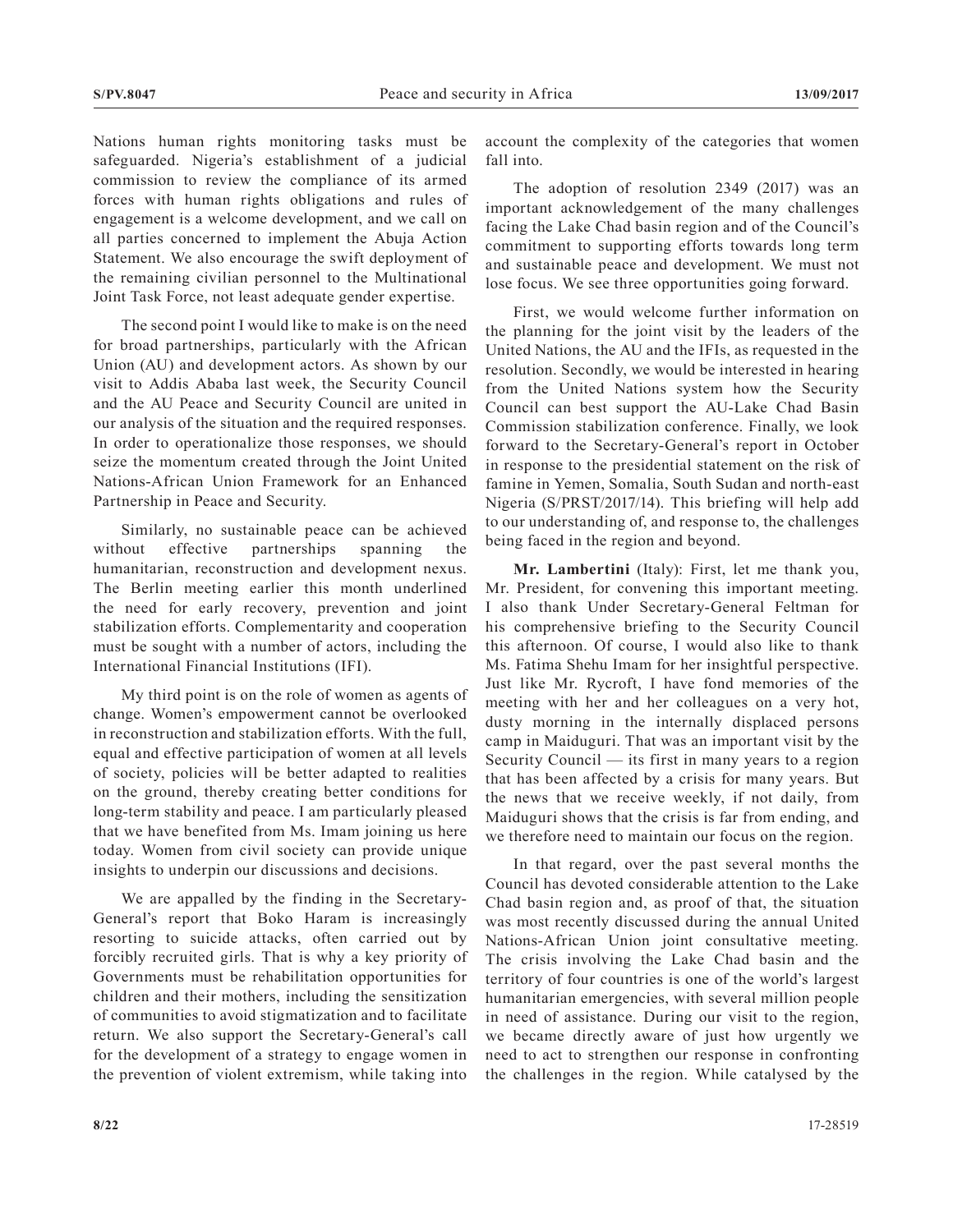Boko Haram insurgency, the crisis is multidimensional. Its root causes include climate change, poverty and underdevelopment — issues that people in the region have been tackling for many years, if not decades.

As the international community came together in Oslo to provide the humanitarian relief that was desperately needed, it is essential that the underlying causes of vulnerability in the Lake Chad basin region also be urgently addressed, lest dependence upon external assistance will be prolonged for many years to come. As a result of the commitments made at the Oslo Humanitarian Conference, Italy continues to contribute bilaterally through United Nations agencies, by funding projects aimed at promoting and strengthening the resilience of the local population while reducing the risk of internal displacement and migration.

While the Niger remains among the priority countries of our cooperation, we are about to launch a programme that will extend our priority on a regional basis. The project will have a longer duration, with the specific aim of sustaining youth using a wide range of tools — cash for work, microloans and on-the-job training. I would also like to mention Italy's commitment to sustaining a national development programme, recently presented in Paris by the President of Chad, Idriss Déby Itno, with a financial contribution of between  $\epsilon$ 20 to  $\epsilon$ 30 million. Furthermore, in the framework of the Secretary-General's famine response strategy in the Lake Chad basin region, we have already disbursed our financial pledge.

As highlighted comprehensively in the report by the United Nations Development Programme launched last week, a lack of resources, marginalization and weak governance are the primary forces driving young Africans to violent extremism. The situation in the Lake Chad basin region serves as a powerful reminder of the relationship between climate change, insecurity, population growth, unmet humanitarian needs and the risk of radicalization. A crisis of this magnitude affects all of us, because it forces the mass displacement of people and fosters conditions for illicit activities such as human trafficking and smuggling. It also underlines our responsibility in the framework of the 2030 Agenda for Sustainable Development, which was also created to prevent and mitigate the impact of these kinds of emergencies.

In that context, respect for human rights must be guaranteed by any means. Abuse against women or children or carrying out attacks against schools or hospitals cannot be tolerated wherever, whenever or by whomsoever it is committed. In that regard, we would like to reiterate the fundamental role of women in preventing potential conflicts and strengthening the process of national conciliation by ensuring a genderinclusive perspective on issues of security, justice and governance. We commend the United Nations and the African Union for having devoted to a country of the Lake Chad region the first-ever joint high-level mission focused on womens' meaningul participation in peace, security and development. We support a regional, integrated and comprehensive approach to effectively address the security, economic, social and judicial dimensions of the crisis. We welcome the announcement of the October conference to be held in N'Djamena.

We also commend the initiatives taken by the African Union and the Lake Chad Basin Commission. The dimensions of this crisis are broad, interregional and interconnected with instability in the Sahel. The terrorist threat and the scourge of trafficking in persons, drugs and arms are spreading across the whole region. I would like to commend the efforts carried out by the countries of the region to provide stability and security, as in the case of the Multinational Joint Task Force and the Group of Five for the Sahel (G-5 Sahel).

I would also like to recall the important role played by the European Union (EU), one of the key partners of the region. The multidimensional action of the EU encompasses security, political and development cooperation and is based on an integrated paradigm of policies that consider the Lake Chad region and the Sahel as a whole geographical continuum. At the regional level, we strongly support the efforts of the United Nations Regional Office for Central Africa and of the United Nations Office for West Africa and the Sahel, as well as initiatives such as the G-5 Sahel force and the Intergovernmental Authority on Development peace and security strategy. Those are important steps towards a more proactive role for regional organizations and charting a path towards peace, security and development.

**Mr. Ciss** (Senegal) (*spoke in French*): The Senegalese delegation welcomes the holding of this Security Council meeting on the situation in the Chad Lake basin, exactly six months after our visit to the region and following the adoption of the resolution 2349 (2017), which was devoted to this topic. My delegation would also like to thank Under-Secretary-General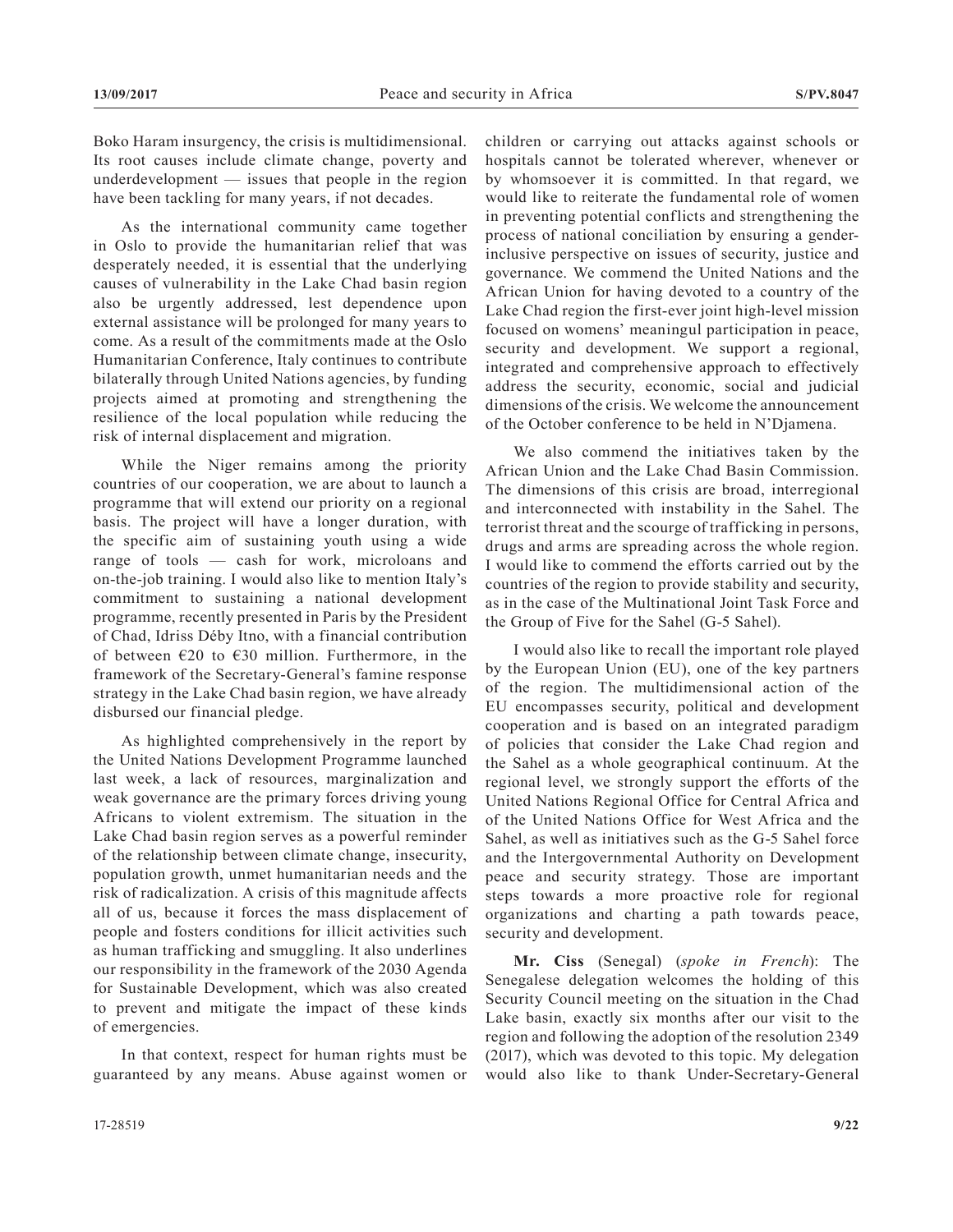Jeffrey Feltman for providing clarity in his presentation on the Secretary-General's report (S/2017/764), which informs us of progress made and challenges yet to be met. We would also like to convey our gratitude to Ms. Fatima Shehu Imam, Director of the Network of Civil Society Organizations in Borno state, for having so kindly shared with us her experience in the field.

In adopting resolution 2349 (2017) following our visit to Cameroon, the Niger, Nigeria and Chad, the Security Council again focused on the humanitarian and security crisis raging in the Lake Chad basin as a key priority of the international community. Following the visit, international mobilization in support of the region has considerably increased with the successive visits by representatives of the United Nations Office for West Africa and the Sahel, Deputy Secretary-General Amina Mohammed, the Peace and Security Council of the African Union and by staff of the United Nations Regional Office for Central Africa. Along the same lines, a regional conference will be held in N'Djamena from 3 to 5 October on the issue of stabilizing the region. It will be the first meeting of a set of three aimed at determining a regional strategy to stabilize affected regions. I am sure that such international mobilization has contributed to the retaking of territory by the Joint Multinational Task Force, and I pay tribute to the courage and devotion of its contingents. The retaking of areas formerly controlled by Boko Haram has led to an improvement in the security situation in those areas, the freeing of hostages and, of course, the surrender or arrest of many of the group's combatants. On the humanitarian level, we should note the growing access of the civilian population to health care, sanitation and food.

However, as important as it is, all of that progress should not mask the difficult situation experienced by millions of women and children in the Lake Chad Basin region — as seen in the growing number of terrorist attacks in the past few months. Once again, on behalf of my country, I condemn those attacks in the firmest possible terms.

According to the Secretary-General's report, 245 attacks were carried out, most of those by female suicide bombers, during the months of June, July and August — in the north-east of Nigeria, in the north of Cameroon and in the Chad border regions, resulting in 225 casualties. While those attacks clearly bear witness to the ability of Boko Haram to continue its terrorist activities, the fact that the group is now increasingly

resorting to asymmetrical tactics is undeniable proof that it is now in an unfavourable position. Nevertheless, we continue to deplore the lack of logistical resources available to the countries in the region in their fight against those asymmetric threats. All of that clearly shows the pressing need to bolster the capabilities of the States of the region in terms of early warning and rapid response sytems when faced with suicide attacks. That requires the involvement of the population to develop a community police force.

Similarly, regional and subregional cooperation remains crucial to securing borders in order to effectively combat trans-national organized crime, such as arms-smuggling and human trafficking, which, we must remember, are at heart of the crisis. There is also a need to step-up international support to meet the needs set out in the humanitarian appeal launched by the Office for the Coordination of Humanitarian Affairs which calls for the mobilization of  $$1.5$  billion  $-$  of which, unfortunately, to date has been funded only the level of 30.9 per cent.

We should not make any mistake about it: development must be part of the solution, especially since poverty is most rife in the areas severely impacted by Boko Haram in the four countries concerned. That is why my delegation welcomes the meeting of the Oslo contact group — made up of Germany, Nigeria, Norway, Cameroon and Chad — scheduled for 6 September on the issues of prevention and stabilizing the region, which aims to identify ways to tackle the deep-rooted causes of the crisis.

In that regard, in order to make it possible for the countries concerned to effectively take the steps needed on the security and humanitarian fronts in order to meet the most difficult challenge — stabilizing the region and ensuring development — Senegal believes that the following important areas merit particular attention.

First, there is a need to foster private investment, which is essential to creating jobs, especially for young people, who remain the primary target of terrorist recruiters. We must also promote private investment so as to reduce the heightened dependence of the region's population on agriculture, livestock rearing and fishing.

Secondly, there is also a need for particular attention to addressing environmental challenges, for example, the drying up of Lake Chad, which, as we all know, has a very negative effect on agriculture in the region.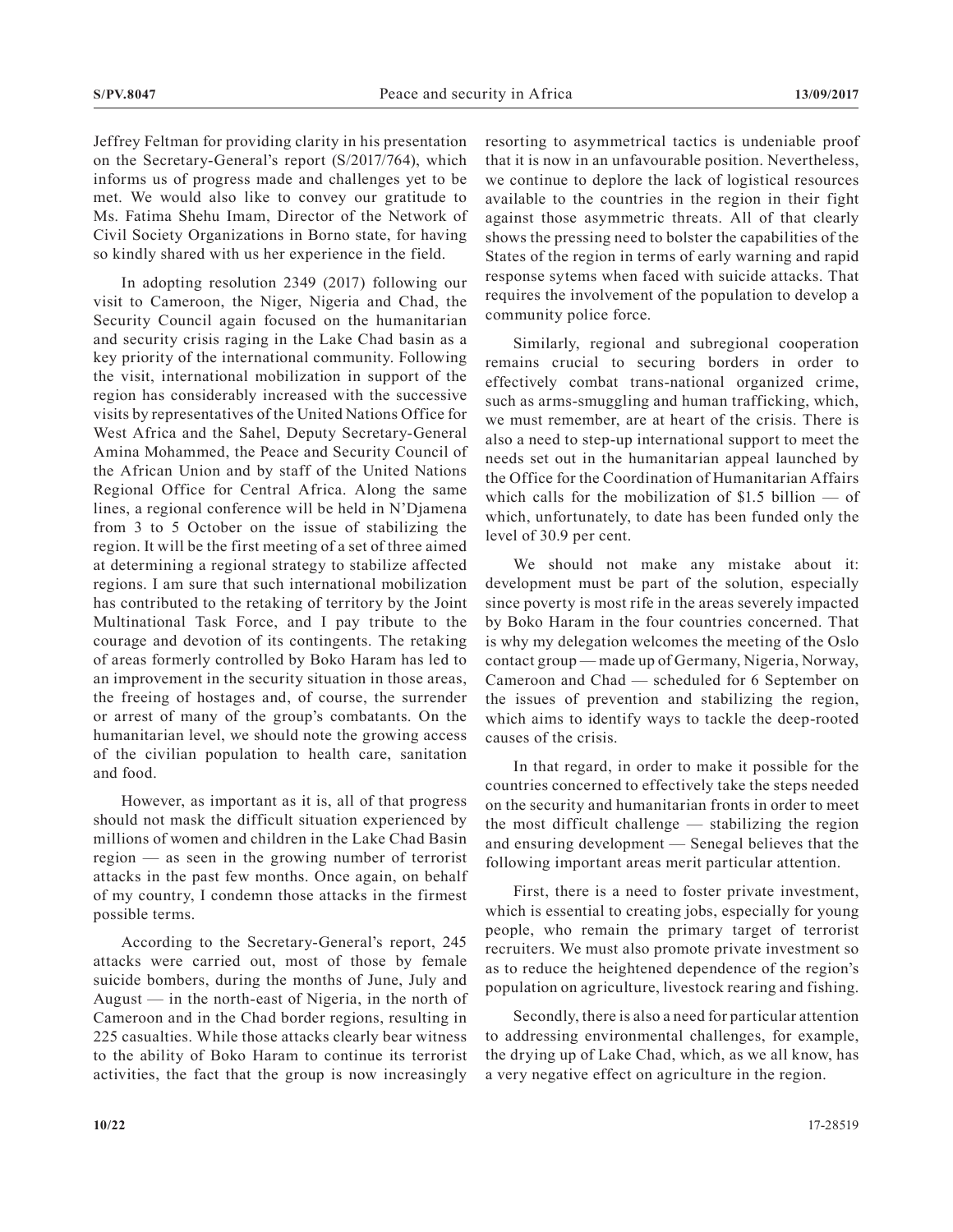Thirdly, it is important to bear in mind the need to empower women both in the economic and political fields, with a view to reducing their vulnterability and augmenting their contribution to development.

Lastly, reducing the high level of dependence of the affected countries on oil and other mineral resources remains a priority. This step is necessary to avoid adverse budgetary consequences as a result of the drop in oil prices.

In conclusion, I would like to underline the urgent need to bolster the coordination of local, national, regional and international efforts in order to ensure the effectiveness of our collective action against Boko Haram. I pledge the full support of Senegal in that endeavour — one of the most important for the continent.

**Mr. Bermúdez** (Uruguay) (*spoke in Spanish*): At the outset, I would like to thank Under-Secretary-General Jeffrey Feltman and Ms. Fatima Shehu Imam for their briefings.

We welcome the holding of this meeting, which once again allows us to exclusively address the situation in the Lake Chad basin. It undoubtedly gives greater visibility to a grave crisis with relatively little media coverage. The multidimensional character of the Lake Chad basin crisis forces us to address all of its causes simultaneously, jointly and in an interconnected manner. The security, humanitarian and human rights situations, as well as the effects of climate change and socioeconomic stagnation in the region, call for comprehensive attention if we are to responsibly tackle the crisis. We commend the efforts of the Lake Chad basin countries to address these challenges even with limited capabilities and resources. In that regard, we acknowledge the important role of international partners and United Nations agencies that promote the mobilization of regional resources.

The security efforts of the Multinational Joint Task Force in the fight against Boko Haram, which have made important progress, are laudable. They serve as a clear example that coordinated regional efforts are crucial in crises of this nature, where those who undermine stability know no borders or countries and, worse still, violate the fundamental human rights of whole communities — particularly women, girls and children. Similarly, the creation of the Group of Five for the Sahel joint force will also provide a significant boost to regional efforts in the fight against terrorism.

However, there is concern about the repeated allegations of human rights violations committed by the Task Force and the security forces of the Lake Chad basin countries. In that regard, Uruguay urges that all security activities, including those in the fight against terrorism, be carried out in strict compliance with the standards of international human rights law and international humanitarian law, and calls for all due process guarantees to be provided to the alleged victims of such violations.

The situation of women in the Lake Chad basin merits particular attention given their vulnerability, mainly due to Boko Haram's actions. We note with great concern the systematic use of sexual violence as a terrorist tactic, as evidenced by the abduction and sexual abuse of thousands of women and girls at the hands of that terrorist group, as well as the increasing use of female suicide bombers, infamously known as women bombers or girl bombers.

On the other hand, very little information is available regarding the impact of gender in a complex humanitarian crisis, nor regarding the role that women's participation and leadership and gender equality considerations play in peace efforts, such as the struggle against violent extremism, the restoration of State authority and the protection of human rights. In that regard, my delegation identifies several key areas that require special attention, such as assistance in addressing the stigma of victims of sexual violence and their children; the provision of sexual and reproductive health services and education in the field; and ensuring that national and regional strategies recognize survivors of sexual violence as victims of terrorism so that they can benefit from comprehensive and adequate assistance.

The Lake Chad basin has for many years witnessed a multifaceted and structural crisis, which must be addressed by identifying activities that not only mitigate the terrorist threat and provide food to the needy population, but also promote long-term stability. That message was clearly transmitted to Heads of State, ministers and senior officials during the mission of the Security Council in the Niger, Cameroon, Chad and Nigeria in March.

It is therefore crucial and imperative that the Governments of the four countries implement public policies that prioritize the allocation of resources to address the structural causes of the crisis and promote activities aimed at improving health services, education,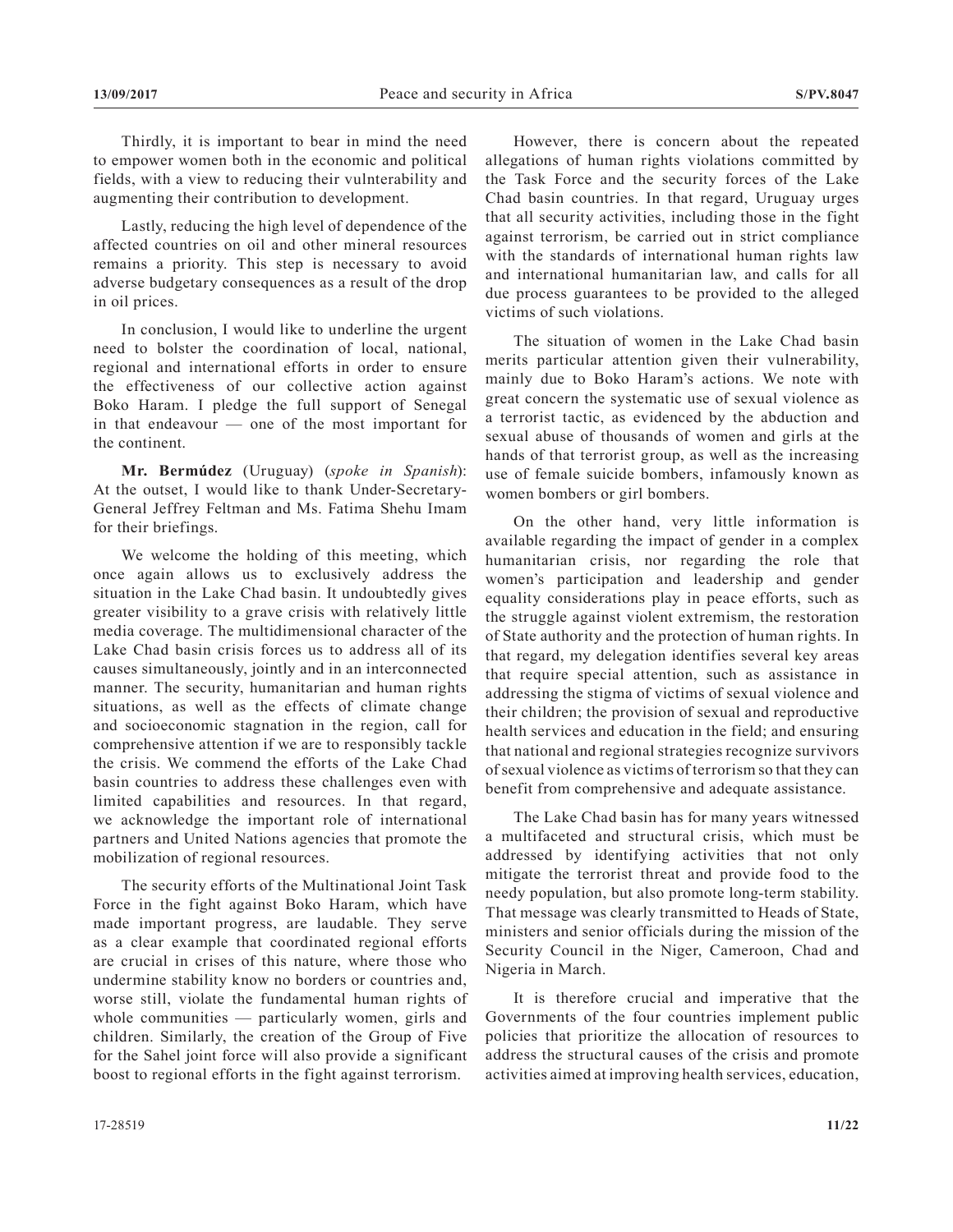job creation and the resilience of communities with a view to improving their ability to adapt and respond to such disastrous developments.

**Mr. Aboulatta** (Egypt) (*spoke in Arabic*): I am delighted, at the outset, to thank the Under-Secretary-General for the briefing pursuant to resolution 2349 (2017). I also wish to thank the Secretary-General for his report (S/2017/764) and Ms. Imam for her briefing.

The Lake Chad basin region has witnessed genuine progress in the fight against terrorist group Boko Haram. First of all, many regions have been recovered by Nigerian so Boko Haram no longer has such a strong hold over so much territory, and many members of Boko Haram have also been arrested. We commend the efforts of the States of the region to overcome their challenges despite their lack of resources. They are clearly taking this multidimensional crisis seriously, and we are seeing greater cooperation among them. Significant national efforts have also been made, particularly in the legal sphere, where there is greater cooperation and where measures are being taken to respect human rights, to allow refugees to return to their homes and to free many young women kidnapped by Boko Haram.

The States of the region are today a model to be emulated. Indeed, the humanitarian crisis is being managed diligently and humanitarian aid has reached the affected regions rather seamlessly. Additionally, significant financial contributions have been made to the region, primarily to benefit refugees. Nevertheless, we are concerned about the humanitarian crisis in northeastern Nigeria, where 5.2 million people are affected by a humanitarian crisis that today is looking very much like a famine. That is why we call on donors to honour the commitments they undertook in Oslo early this year to avoid a full-blown humanitarian disaster. We call on the various international and regional humanitarian organizations to redouble their efforts to address and combat the crisis. We are also deeply grateful to the Secretary-General, who has spared no effort to raise early awareness of the signs of this crisis this year and to mobilize the funding needed to address it.

We strongly condemn any act that violates human rights, including barbaric actions by Boko Haram against the civilian population of the States in the Lake Chad region, and especially violations against women and girls, and the devastation wrought on schools, hospitals and Nigeria's medical and educational infrastructure in general. We demand that all the perpetrators and their supporters be brought to justice and that they do not enjoy impunity.

In that context, we would like to note that, despite the achievements by the Multinational Joint Task Force in combating Boko Haram, the Force still needs more support from the international community in restoring stability in the Lake Chad region. We urge all the international and regional partners concerned to provide more support to the Task Force at every level, including equipment, training, logistics and capacitybuilding. We call on international partners to make good on the commitments they announced at the donor conference held in Addis Ababa on 1 February 2016 with regard to launching an African fund to support the Multinational Joint Task Force.

**Mrs. Gueguen** (France) (*spoke in French*): I would like to thank Under-Secretary General Jeffrey Feltman and Ms. Fatima Shehu Imam, Director of the Network of Civil Society Organizations in Borno state, for their briefings.

France is encouraged by the recent progress that has been made in the fight against Boko Haram in the Lake Chad basin region. We commend the joint efforts of the countries of the region in that regard and the central role that the Multinational Joint Task Force has played. However, the terrorist threat continues to weigh on the countries and peoples of the region, as the tragic record of the many recent attacks shows. We firmly condemn the serious human rights violations that are being committed against children. Children are killed and mutilated every day; they are victims of sexual violence or of attacks on schools and hospitals; they are recruited as child soldiers. The growing use of children in suicide attacks and the use of sexual violence as a weapon of war are disgusting and a source of concern and indignation that should haunt our consciences.

The countries of the region continue to mobilize in response to the terrorists' violence, with the support of the international community. It is the Security Council's responsibility to provide support to the African States that have been uniting at the regional level to fight terrorism. France is playing a full part in that effort through the logistical and intelligence support that Operation Barkhane is giving the Multinational Joint Task Force. We have also been providing bilateral support to the armies of the region against Boko Haram, totalling more than  $\epsilon$ 30 million since 2015, and we expect the rest of the international community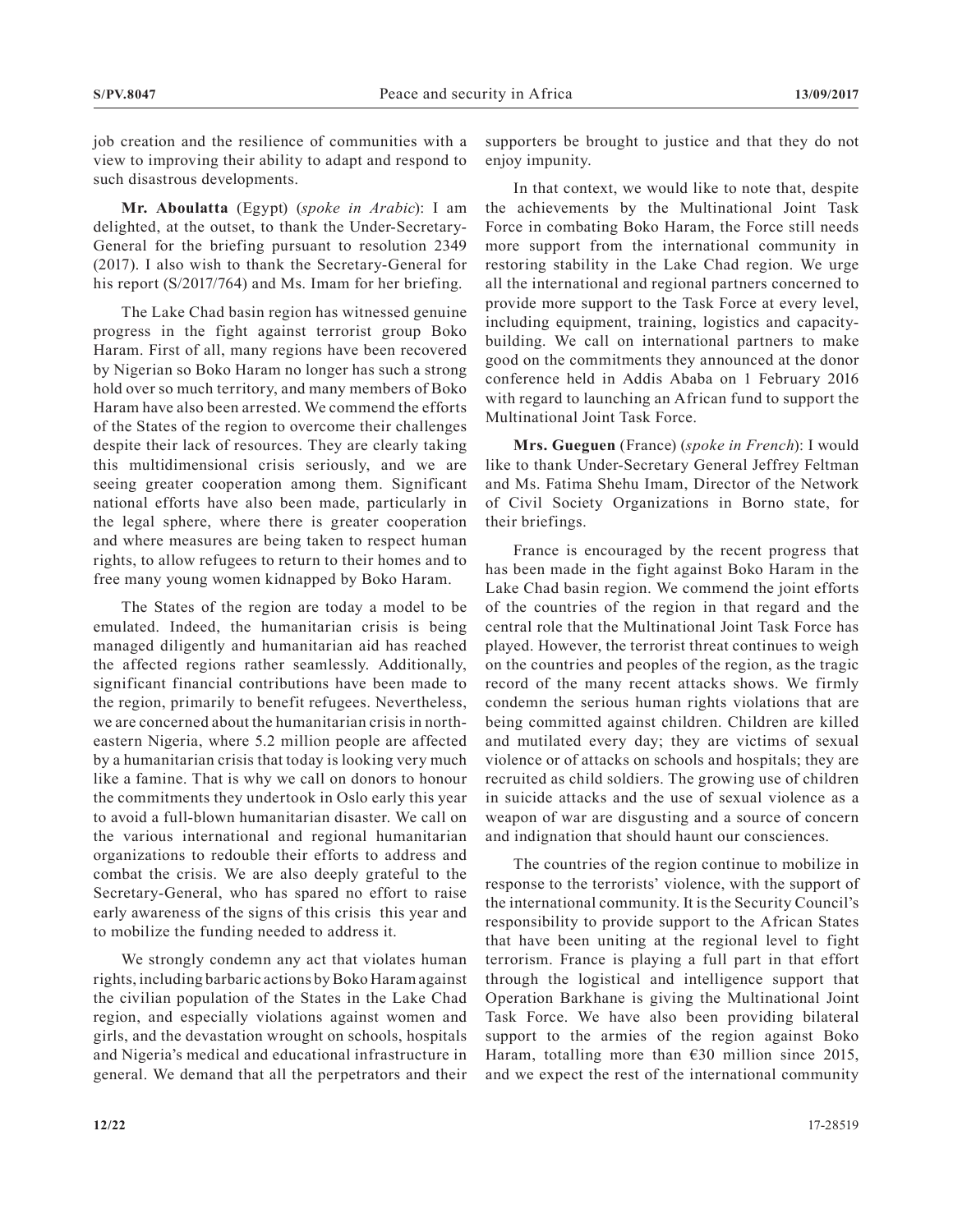to take part in that effort as well. The countries of the region, quite rightly, have major expectations for United Nations involvement, as we saw last week in the Council's recent consultations with the African Union Peace and Security Council, and we must not disappoint them.

That international support for the efforts of the countries of the region goes hand in hand with certain responsibilities. In particular, the fight against terrorism must not admit violations of human rights of any kind. We therefore expect the countries of the Multinational Joint Task Force to act in full respect for the relevant provisions of international law. The measures that have already been taken to deal with this issue are steps in the right direction. Lastly, we deplore the delay in disbursing the  $E$ 31 million in funds that the European Union allocated to the African Union a year ago. It should be used to equip the regional force that, owing to inadequate equipment, has been unable to effectively pursue the Boko Haram fighters who have taken refuge on the islands of Lake Chad during the current rainy season.

The response to the crisis in the Lake Chad basin region is not just a security matter. If we are to achieve a lasting solution to it, we must pay close attention to the humanitarian and development challenges and to the protection of civilians. The first point to make is that the gravity of the continuing humanitarian emergency in the region must compel us to strengthen our efforts to support the countries that are on the front lines in the fight against terrorism and that are hosting a considerable number of refugees. Given the size of the needs to be met, it is crucial to ensure a comprehensive approach and improve coordination between donors. If United Nations action is to be truly effective, it can come only in the form of support to the efforts of the countries of the region. In that regard, the tripartite mechanism established between Cameroon, Nigeria and the Office of the United Nations High Commissioner for Refugees is an important step forward that we should welcome.

It is also essential that all the countries concerned ensure that United Nations and humanitarian personnel have unhindered, safe access wherever people are in need of emergency assistance. Lastly, we are particularly worried about the risk of famine, particularly in northeastern Nigeria, where more than 5.2 million people, including 450,000 children, are suffering from severe food insecurity. This situation, which is the result of the insecurity produced by Boko Haram, is not inevitable and should compel us to take action, which is why France took the initiative of convening an Arria-formula meeting on the issue in June, and why the Council has asked the Secretary-General for a specific briefing on it in October, under France's presidency of the Council.

The second point I have to make is that the fight against terrorism must go hand in hand with a tireless effort to promote the protection of civilians. That includes ensuring the continued security of populations dealing with Boko Haram and supporting the voluntary and lasting return of displaced persons and refugees where security conditions permit. We also have to come up with concrete, immediate answers to the issue of women who are refugees or displaced, about which they should be fully consulted.

My third and last point is that, in grappling with the multifaceted security, humanitarian and economic crisis in this region, the only possible approach is one that engages with the virtuous circle of development. If we are to succeed, we must tackle the security, humanitarian and development challenges head on and in a complementary way. It would be an illusion to imagine that we can defeat terrorism without eradicating extreme poverty and malnutrition or improving education and employment for young people. That is why France has maintained its financial effort by contributing €14.5 million in humanitarian aid in 2017 and implementing a Lake Chad initiative for the empowerment of refugees and displaced populations amounting to a commitment of €36 million.

Conversely, it will not be possible to give development genuine momentum if we do not defeat Boko Haram. We encourage the States of the region and the Multinational Joint Task Force to pursue their coordinated military efforts to combat the two branches of this terrorist group. Reconciliation must begin, and we urge States to initiate political processes aimed at encouraging combatants to surrender by establishing a clear legal framework and reintegration programmes. The only way to succeed, therefore, is to take an approach that combines all the tools available to the United Nations in the service of a comprehensive strategy that is fully aligned with the reform of the Organization that the Secretary-General is working on.

I would like to conclude by reminding the Council once again that the Lake Chad region has not always received the attention it deserves from the international community. The Council's visit to the region in March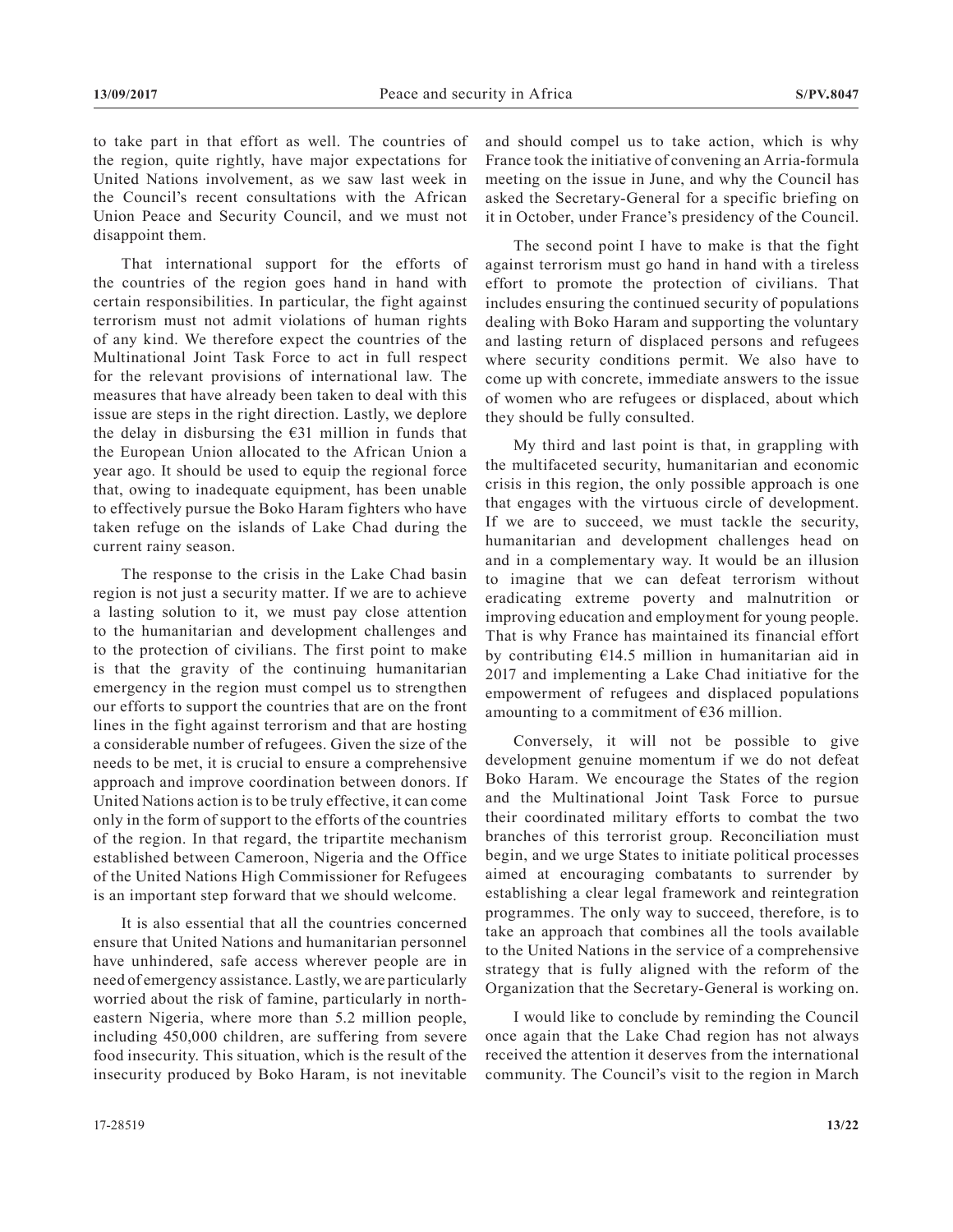enabled us to begin to redress that mistake and initiate a new dynamic in that regard. It is important that this issue remain a priority in the long term for both the Council and the international community, and France pledges its support in this respect.

**Mr. Wu Haitao** (China) (*spoke in Chinese*): I wish to thank Under-Secretary-General Jeffrey Feltman and Ms. Imam for their briefings.

China has been closely following developments in the Lake Chad basin and appreciates the firm commitment shown and the unremitting efforts made by the countries of the region in the fight against terrorism. China welcomes the formation of the Multinational Joint Task Force (MNJTF) and its positive progress in the joint operations against terrorism.

At present, the Lake Chad basin region is plagued by terrorist and violent extremist activities and the threats posed by transnational organized crimes, including trafficking in arms, drugs and human beings, and the security situation there remains precarious. Meanwhile, the countries of the region face the grave challenges posed by the humanitarian crisis, with massive displacement of civilians in dire need of humanitarian assistance, including food and medicine. The United Nations and the international community must closely follow developments in the Lake Chad basin and jointly help the countries of the region to respond to the current challenges.

First, effective measures must be taken to ease the humanitarian crisis in the Lake Chad basin. The countries of the region and subregion and their peoples have hosted large numbers of internally displaced persons, and the international community should lend a helping hand. China has promptly responded to the crisis through bilateral and multilateral channels, providing emergency food assistance to the countries of the region, including Nigeria and Chad. We call on the international donors to honour their humanitarian assistance commitments as soon as possible and to continue to provide the countries of the region with massive assistance in terms of improving food security and medical care.

Secondly, support should be given to the countries of the region in their efforts to fight terrorism. Counterterrorism in Africa is an important component of the international counter-terrorism struggle and has made a significant contribution thereto. The international community should support African countries in seeking African solutions to African problems, on the basis of respect for the sovereignty, independence and territorial integrity of the countries of the region, helping them to enhance their counter-terrorism capacity and providing them with assistance in the areas of funding, equipment and technology training support so as to support the MNJTF in carrying out effective operations.

Thirdly, we should take a longer-term perspective on this problem and focus on providing assistance to the countries of the region in upgrading their capacities in the area of economic and social development. The United Nations should scale up its contribution to post-conflict reconstruction and economic development and effectively improve living standards, thereby eliminating the breeding ground for conflict and terrorism.

We hope that the countries of the region will strengthen their coordination with the African Union, the Economic Community of West African States, the Economic Community of Central African States and the Lake Chad Basin Commission and jointly respond to the challenges.

The international community should better align the implementation of the 2030 Agenda for Sustainable Development with the African Agenda 2063 so as to achieve lasting peace and development as early as possible in Africa.

China has maintained close political and economic relations with the Lake Chad basin countries, actively providing assistance in their economic and social development. China will continue to pursue an Africa policy based on sincerity, practicality, affinity, good faith, justice and shared interests, fully implementing all of the outcomes of the Johannesburg Summit of the Forum on China-Africa Cooperation.

China stands ready to work with the international community and the countries of the region to support Central and West African countries in achieving lasting peace and common prosperity and to make a new contribution to peace and development in Africa.

**Mr. Ilnytskyi** (Ukraine): I should like to join other speakers in expressing our gratitude to all of today's briefers for their important inputs into our discussion.

In March, the Security Council, following its visit to the Lake Chad basin, adopted resolution 2349 (2017), which was a timely and dedicated instrument for responding to the complex crisis in the region.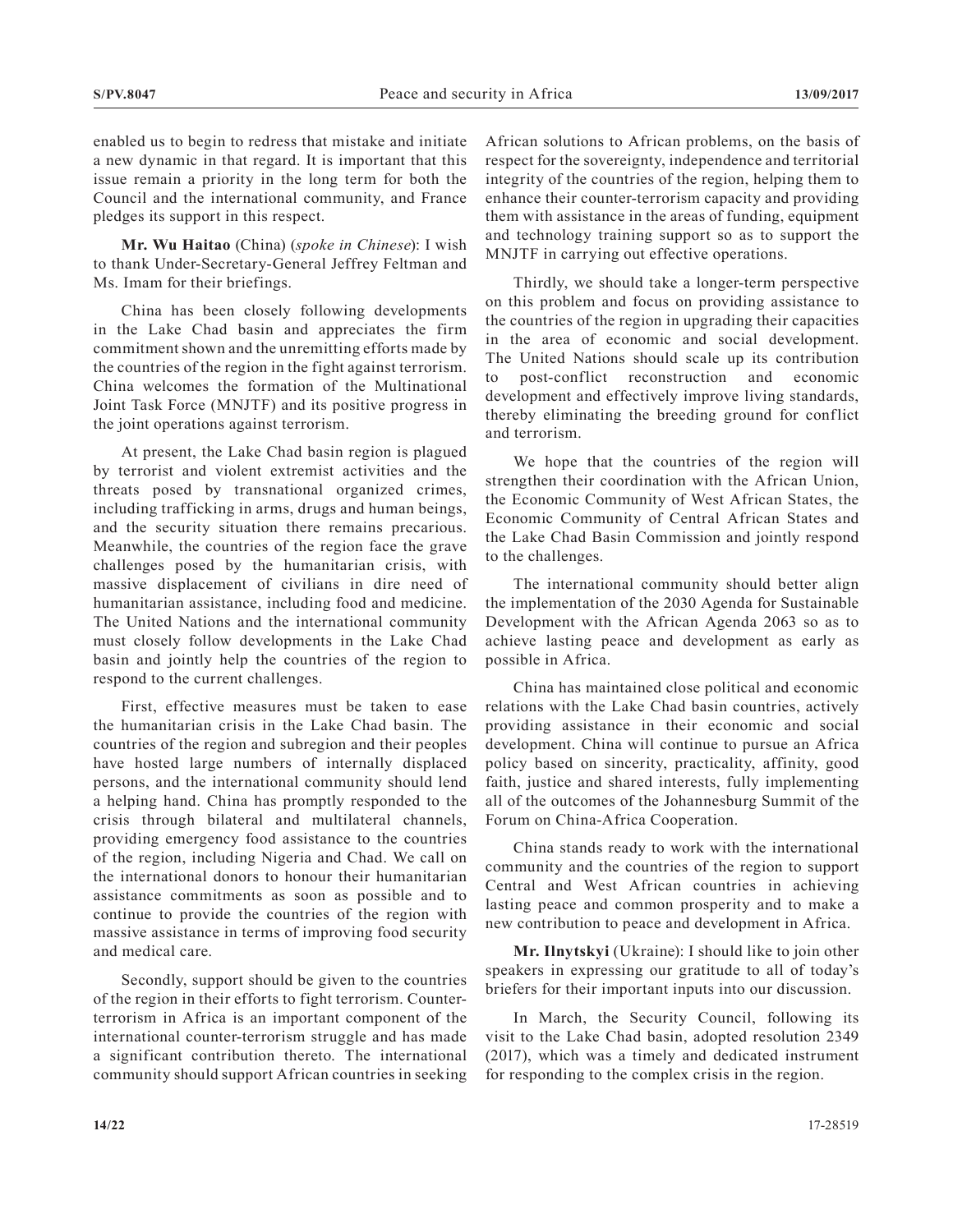The Lake Chad Basin region continues to endure a dire humanitarian and security situation. Extreme poverty, severe food insecurity, weak governance, climate change and the destructive activities of Boko Haram all contribute to this disastrous state of affairs.

Boko Haram continues to pose a threat to the civilian population in the region. Like a drowning man grasping at a straw, terrorists resort to the use of all available means, including suicide attacks. This only proves that they are losing their combat capacity. In this regard, we commend the efforts of the Multinational Joint Task Force and other actors that are fighting this terrorist group. But the countries of the region need additional support from the international community to prevail in this fight once and for all.

The United Nations and other relevant partners should continue their efforts in helping the Force prevent and address violations of international human rights and humanitarian law in the context of their military operations. In this regard, we commend the efforts of the relevant United Nations entities that are working closely in the region towards the establishment of a human rights due diligence policy framework.

Without such an instrument, the countries of the Lake Chad basin will face additional obstacles with regard to the deradicalization and reintegration of former Boko Haram combatants, as well as to reconciliation.

To ensure lasting peace in the areas liberated from Boko Haram, the Governments of the Lake Chad basin region need to rebuild critical infrastructure, restore a State presence and grant unimpeded access to humanitarian actors. The absence of governmental involvement in these areas would mean that people would continue to be compelled to leave their homes and seek support and assistance in neighbouring countries or, much worse, join the ranks of terrorists.

Another question that requires our attention is the need for the Lake Chad basin countries to ensure the full implementation of their commitments in the area of the protection of internally displaced persons (IDPs). We are concerned by the news that some countries continue to undertake forced returns of IDPs. Refugees should return to their homes only voluntarily, once they are sure that it is safe to leave the camps. If not, we are risking the creation of frequent back-andforth movements across the borders and other areas of the region.

At the same time, we are encouraged by the efforts of the Lake Chad basin Governments in responding to the needs of the peoples affected, including those in Nigeria. It is paramount that the region and the international community be able to provide the urgently needed support to the 10.7 million people across the Lake Chad basin.

Last but not least, in resolution 2349 (2017) the Council recognized the adverse effects of climate change and ecological challenges among other factors affecting the stability of the region, and emphasized the need for adequate risk assessments and risk-management strategies by the Governments of the region and the United Nations. The issue of climate change was also dealt with by the Council at the Arria-Formula meeting on the security implications of climate change, which was organized by Ukraine in April.

In this regard, we look forward to seeing this problematic issue discussed in the upcoming reports of the Secretary-General on the situation in the Lake Chad basin region.

**Ms. Sison** (United States of America): I wish to thank Under-Secretary-General Feltman for his briefing. I thank also Ms. Fatima Shehu Imam for joining us; it is good to hear from her. It was very good to have met her on the Council's trip earlier this year to Maiduguri, and I thank her for the important work she does in north-east Nigeria. The contributions of civil society are so very critical.

The Lake Chad Basin is one of Africa's most pressing challenges. For years the United States has strongly supported efforts to eradicate the terror perpetrated by Boko Haram and the Islamic State in Iraq and the Sham (ISIS), and this fight is far from over. But all of us in the Security Council must recognize that a military solution alone will not bring sustainable peace to the Lake Chad basin.

Although the counter-terrorism mission is vital, we also need to support the stabilization and development of liberated areas and demand respect for human rights and accountability for human rights abuses and violations for all perpetrators. That is why, following the Council's trip to the region, we adopted resolution 2359 (2017) and its mandate for the Secretary-General to regularly report on the situation in the Lake Chad basin so that the Council can respond to the grave circumstances faced by so many in the region.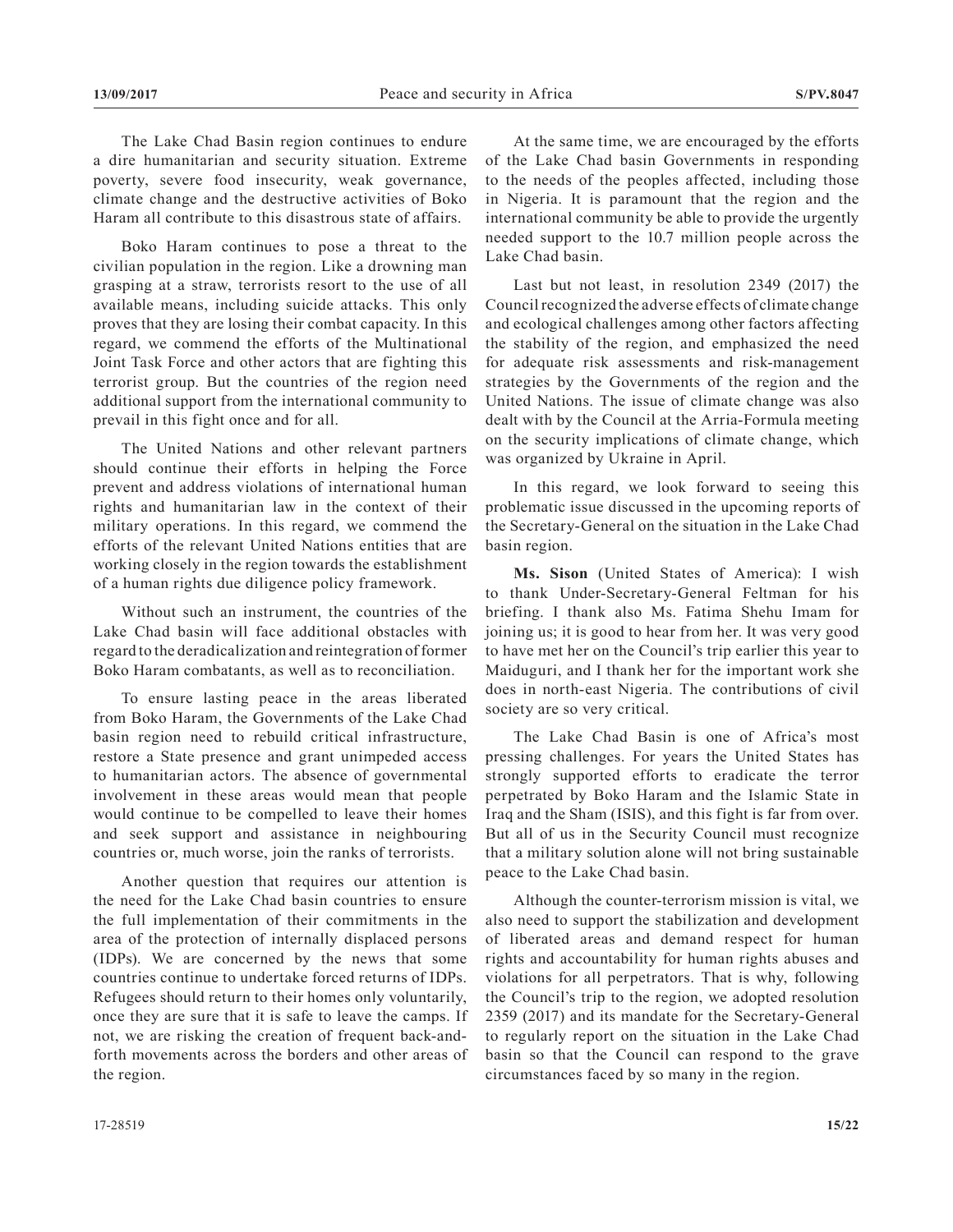This first report (S/2017/764) is an important step in that regard, and we are committed to ensuring that the region remains on the Council's agenda. Discussing the situation in the Lake Chad basin in the Security Council should not be at all controversial. Boko Haram and the Islamic State in Iraq and the Sham (ISIS) are clear and present threats to international peace and security. We have seen unspeakable human rights abuses committed in the Lake Chad basin. The region is on the brink of famine, and we still do not have unfettered humanitarian access to those in need. It is therefore long past time for the Council to step up its involvement. Boko Haram persists in its brutal tactics and human rights abuses.

The United States is deeply troubled by the increase in attacks and deaths that we have observed at the hands of Boko Haram and ISIS since the adoption of resolution 2359 (2017) earlier this year. In June and July alone, according to the United Nations, 60 female suicide bombers have launched attacks across Borno state. Hundreds of civilians have been killed this year. There is a long way to go to defeat Boko Haram and ISIS in the Lake Chad basin, and that is why the United States is deeply committed to its partnerships across the region to eradicate those groups and to stop the senseless violence.

As we discovered during the Council's trip in March in the course of our meetings with women and girls in Maroua, Cameroon, and Maiduguri, Nigeria, that conflict, like so many others, has a disproportionate impact on women and girls — a point that Ms. Imam just underscored for us. The fact that Boko Haram increasingly relies on young girls to commit suicide attacks is the clearest example. We were so struck by that terrible reality during our trip. Just as those girls lives where beginning, they were abused and brainwashed to commit the most unspeakable of acts, thereby cutting short their all-too-brief lives and those of the innocent victims around them.

There is no question that Boko Haram and ISIS must be destroyed, but success against those groups requires more than a simple show of force. The most successful counter-terrorism campaigns are those that adhere to international humanitarian law, respect the human rights of all citizens and hold violators of human rights accountable. We therefore remain troubled by reports of regional security forces using inhumane and brutal tactics or failing to distinguish terrorist combatants from civilians. Failing to uphold and protect human rights or hold security forces accountable only serves to boost the recruitment efforts of the very terrorists whom we seek to eradicate. Regional Governments must ensure that their security forces protect civilians and uphold their fundamental human rights. There must be a better way to both investigate and prevent those and other abuses from happening.

We were concerned to read in the Secretary-General's report about the delayed opening of the Office of the United Nations High Commissioner for Human Rights (OHCHR) in Chad to enhance regional monitoring and reporting. We believe that the Council should consider mandating a formal OHCHR mission to visit the region to report first-hand on abuses by all parties. But the challenges in this conflict do not end when areas are liberated from Boko Haram and ISIS. In those areas, local authorities need to quickly restore the basics: the rule of law, respect for human rights and basic services. That is how we can all ensure that groups like Boko Haram and ISIS do not return. Such efforts to restore local governance deserve strong international support. Governments in the Lake Chad basin also need to establish the conditions for millions of internally displaced persons and Nigerian refugees to voluntarily return to their homes in safety and dignity.

We echo the Secretary-General's call on Nigeria and Cameroon to work with the Office of the United Nations High Commissioner for Refugees to achieve the full implementation of the tripartite agreement to ensure no forced returns of refugees, and call upon all other Governments to avoid any involuntary or unsafe returns of those displaced. The United States remains committed to supporting the Governments of the Lake Chad basin in meeting those very difficult challenges. We have contributed over \$640 million to the international humanitarian response in the Lake Chad basin since October 2015, of which more than two-thirds was provided this past year alone.

Many other countries have stepped up to provide assistance to the region, including the Niger's \$4.4 million-dollar contribution to its own national appeal. We commend those pledges, but more must be done. We would therefore urge all Member States to examine ways in which they can support counterterrorism, the humanitarian response in all the affected countries, economic development, human rights and stabilization in the region.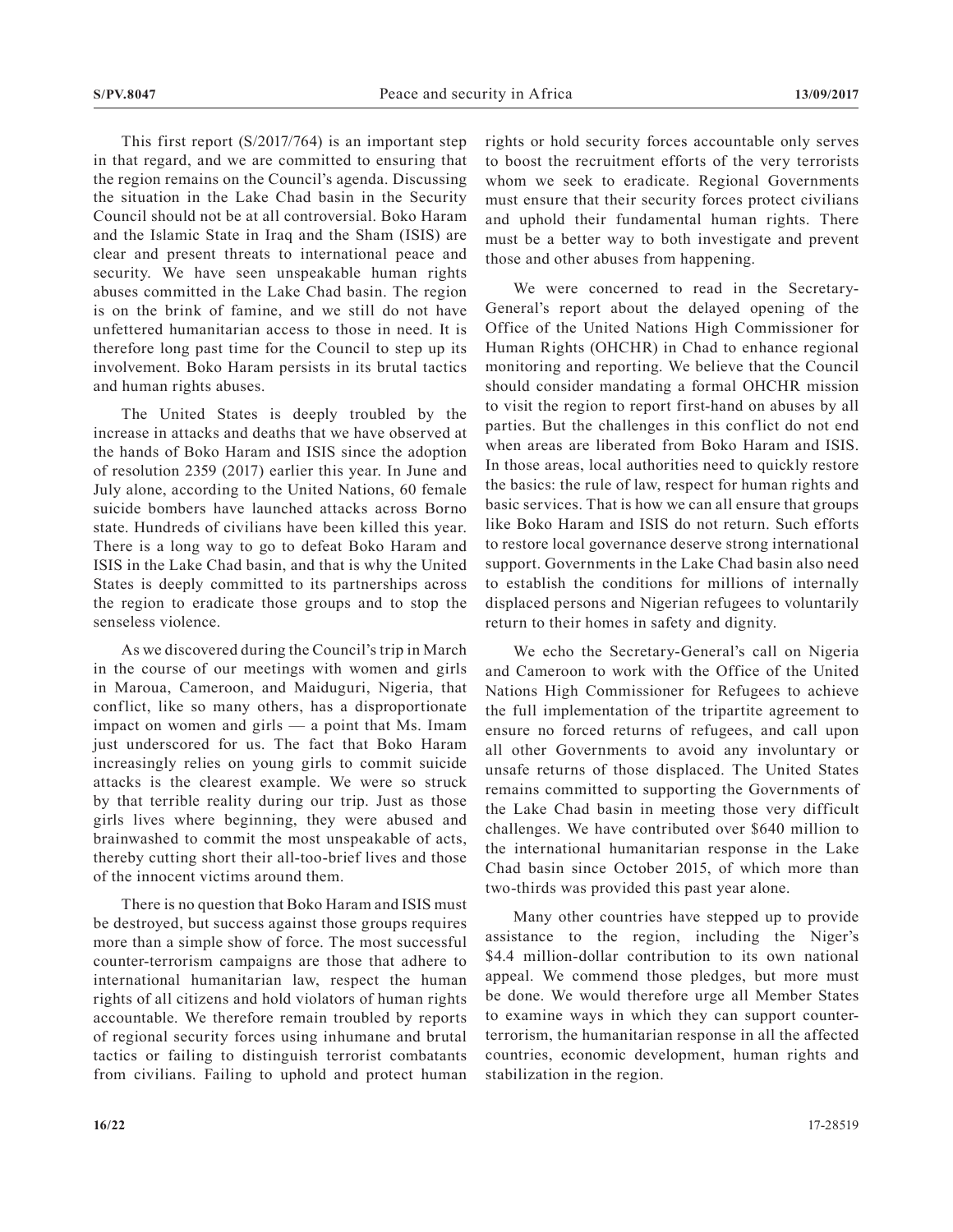The United States will continue supporting regional leadership and the people of the Lake Chad basin in their arduous efforts to rid the region of Boko Haram and ISIS and establish stability, good governance and prosperity. We urge our fellow Council members and the entire United Nations system to continue focusing our collective attention and efforts on the region and its challenges.

**Mr. Umarov** (Kazakhstan): We thank Under-Secretary-General Feltman for his informative briefing and welcome Director Imam to our deliberations.

The visit of members of the Security Council to the countries of the Lake Chad basin enabled us to learn more about the Multinational Joint Task Force, as well as the humanitarian situation. That will help in devising a future comprehensive strategy focused on addressing the root causes and the socioeconomic dimension of the crisis. The measures of the Multinational Joint Task Force and the national armies of Cameroon, Chad, the Niger and Nigeria have resulted successfully in combating Boko Haram. Notwithstanding those gains, much needs to be accomplished. To fight Boko Haram, we have to robustly strengthen the framework of integrated assistance for countering terrorism for the joint force of the Group of Five for the Sahel. Resolving the humanitarian situation requires the resettlement of displaced people and refugees and immediately addressing the level of critical food insecurity. Returning to villages of origin is vital to beginning a new life and restarting agriculture to avert a potential famine.

Access to areas remains a challenge, despite efforts to overcome them, and therefore the establishment of humanitarian assistance in Nigeria and other measures should be supported. It will also be essential to implement the tripartite agreement between Cameroon, Nigeria and the Office of the United Nations High Commissioner for Refugees to manage the voluntary return of refugees across the countries' borders.

Care for the half-million children suffering from severe, acute malnutrition and disease should be administered in the light of destroyed health facilities. The detention of children must be stopped during counter-terrorism responses, with the prohibition of the use of schools and hospitals for military purposes. Furthermore, the abduction of and violence directed against women and girls by Boko Haram, as well as

the responses of security forces and vigilante groups in counter-terrorism operations, demand global attention.

Headquarters, together with the Office of the United Nations High Commissioner for Human Rights and UN-Women, must continue to advocate with the Governments and the Multinational Joint Task Force to advance a strategy to prevent sexual exploitation and abuse. That could be facilitated by recruiting dedicated gender advisers at all phases of the peace and development process.

The complex plight of people living in affected areas continues to impede the recovery in progress. In that regard, implementing the tripartite convention to strengthen judicial cooperation signed by Chad, Mali and the Niger would offer them better legal protection.

The trip to the Lake Chad basin region vividly demonstrated that we need to strengthen the role of the United Nations system, in close consultation with national authorities within the context of the United Nations development assistance framework so that the United Nations delivers as one. The coordinated activity of all United Nations agencies and programmes across the board will help deliver assistance in an effective, economically rational and transparent manner. Moreover, investments are essential to reducing poverty, providing education, health care and social services, and encouraging opportunities, which would considerably improve the socioeconomic situation.

We are convinced that long-term stability and sustainable peace can be achieved only through the nexus linking peace, security and development. Above all, the recent two visits by members of the Security Council and the Secretary-General to Africa, respectively, have amply demonstrated the need to promote a regional approach, which is the only way forward. Threats to the region, such as terrorism, environmental degradation and underdevelopment, cannot be successfully addressed in one country alone. They are interregional in nature and must be addressed accordingly.

**Mr. Inchauste Jordán** (Bolivia) (*spoke in Spanish*): At the outset, we thank Under-Secretary-General Jeffrey Feltman for the information he provided to us in connection with the first report of the Secretary-General on the situation in the Lake Chad basin region (S/2017/764). We also thank Ms. Fatima Shehu Imam for the statement she delivered to the Council today.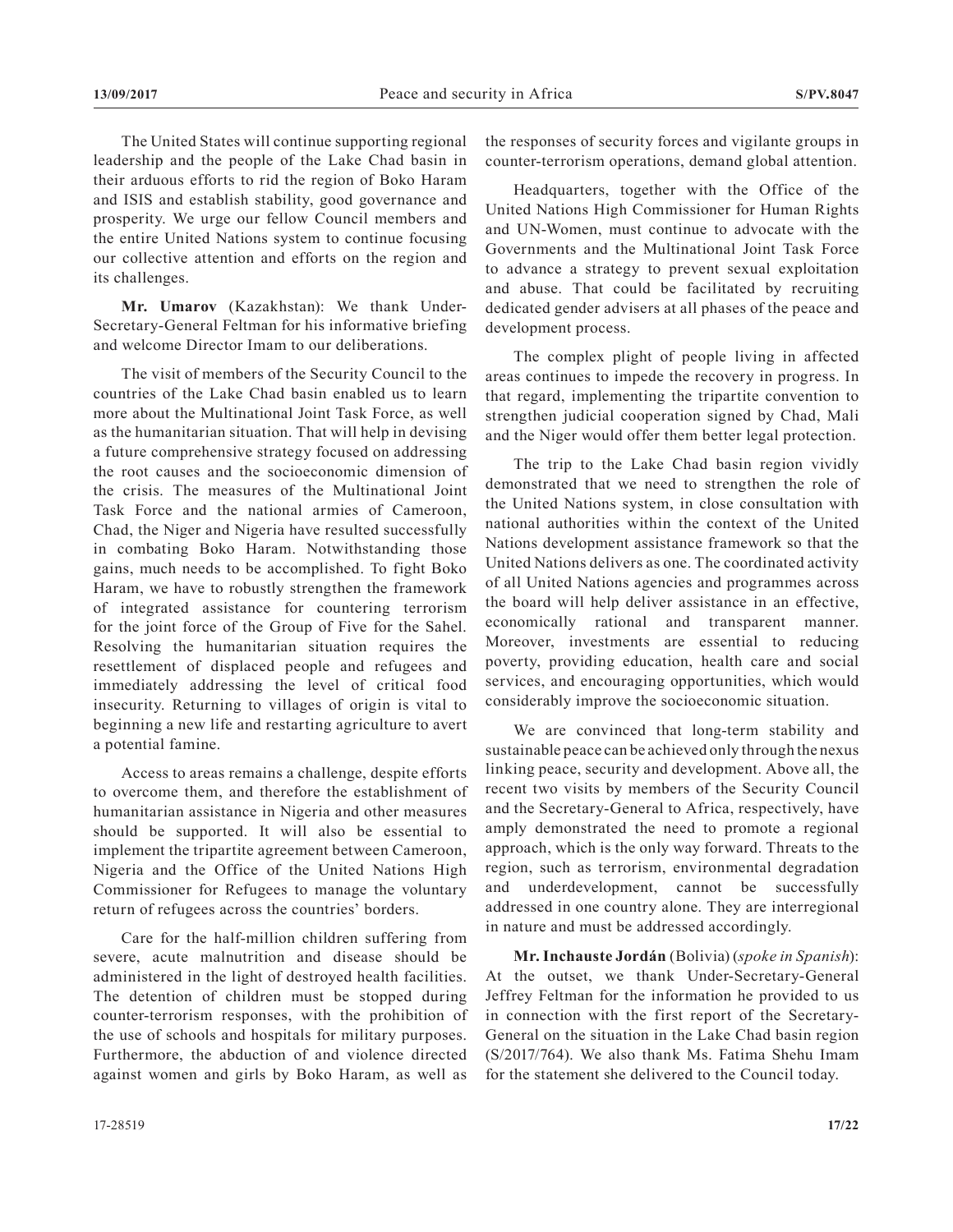Bolivia expresses its concern over the ongoing threat posed by Boko Haram to the Niger, Chad, Cameroon and Nigeria. The terrible attacks perpetrated by the group against the civilian population — murders, kidnappings, the use of girls as suicide bombers, sexual violence against women, the recruitment of children — all clearly show the urgent need for the international community to join forces in countering the extreme violence of Boko Haram. As a result, the region faces a devastating humanitarian situation. As indicated in the Secretary-General's report, 10.7 million people need humanitarian assistance. This is an alarming number that must force us to sit up and take note and compel us to undertake efforts that will allow the Governments of the Lake Chad basin to move forward.

In the short term, we are focusing on the fight against food insecurity and the basic needs of internally displaced persons, refugees and the most vulnerable people and, in cases of return, ensuring that their return be voluntary, safe and dignified. We echo the appeal made by the Office for the Coordination of Humanitarian Affairs for the necessary funds to be earmarked and for assistance to be provided to the people in need.

Recalling the message conveyed by the Deputy Secretary-General to the Council at our meeting of 10 August (see S/PV.8022), we must pay special attention and respond to the impact that this conflict has on women in the region. While sexual violence in conflict does not distinguish based on gender, it primarily affects affect women and girls. They are victims of violence, rape, sexual slavery, forced prostitution, forced marriages, forced sterilization and other forms of violence, in addition to stigmatization when they return to their communities. All of this is the result of Boko Haram's violent extremism.

In this regard, the empowerment of women in the fight against that terrorist group is crucial. The full and equal participation of women in conflict prevention, mediation and resolution processes must be ensured in the strategies that are being executed. It is therefore fundamental to ensure compliance with Security Council resolutions related to women and peace and security, especially resolutions 1325 (2000) and 2242 (2015).

We express our concern about the effects of climate change on the Lake Chad basin, such as water scarcity, desertification, drought, among others, all of which increase the instability of the region. We must develop strategies that address these risks as they largely affect socioeconomic development and food insecurity. In view of this terrible situation, we must acknowledge and commend the work of the Governments of the Lake Chad Basin Commission — Cameroon, Chad, the Niger and Nigeria — in the fight against terrorism. Thanks to the committed and coordinated work of these four countries, significant progress has been made in reducing Boko Haram's capacity.

In that respect, we welcome the Commission's initiative to hold the first regional conference in October, which will allow us to define mechanisms to tackle the region's crisis, in addition to dealing with the root causes of the conflict. We are confident that the leadership of these countries will allow us to establish a regional strategy that will address these root causes, as that is one of the main shortcomings that we are currently facing. In that connection, we should also consider developing a regional strategy to address disarmament, demobilization, rehabilitation and reintegration of former members of Boko Haram.

The participation of regional organizations in these efforts is also essential. The African Union, the Economic Community of West African States, and the Economic Community of Central African States have assisted in the establishment of the Multinational Joint Task Force, which has considerably reduced the capacity of Boko Haram in recent years. In this regard, we call on donors and the international community to honour their pledges, to cooperate with countries in the region and to strengthen their governance and State institutions, as well as to contribute to the efforts of the subregion and the Multinational Joint Task Force in the fight against terrorism, as stated in resolution 2349 (2017). Boko Haram is not only a threat to the Lake Chad basin region, it is also a threat to the international community as a whole.

**Mr. Kawamura** (Japan): I thank Under-Secretary-General Feltman and Ms. Imam for their briefings.

Boko Haram represents an ongoing threat to the Lake Chad basin, with devastating near-term humanitarian impacts and long-term socioeconomic effects. We are encouraged by the efforts of the countries in the region, including gains made through the Multinational Joint Task Force during the reporting period. However, much more needs to be done to implement resolution 2349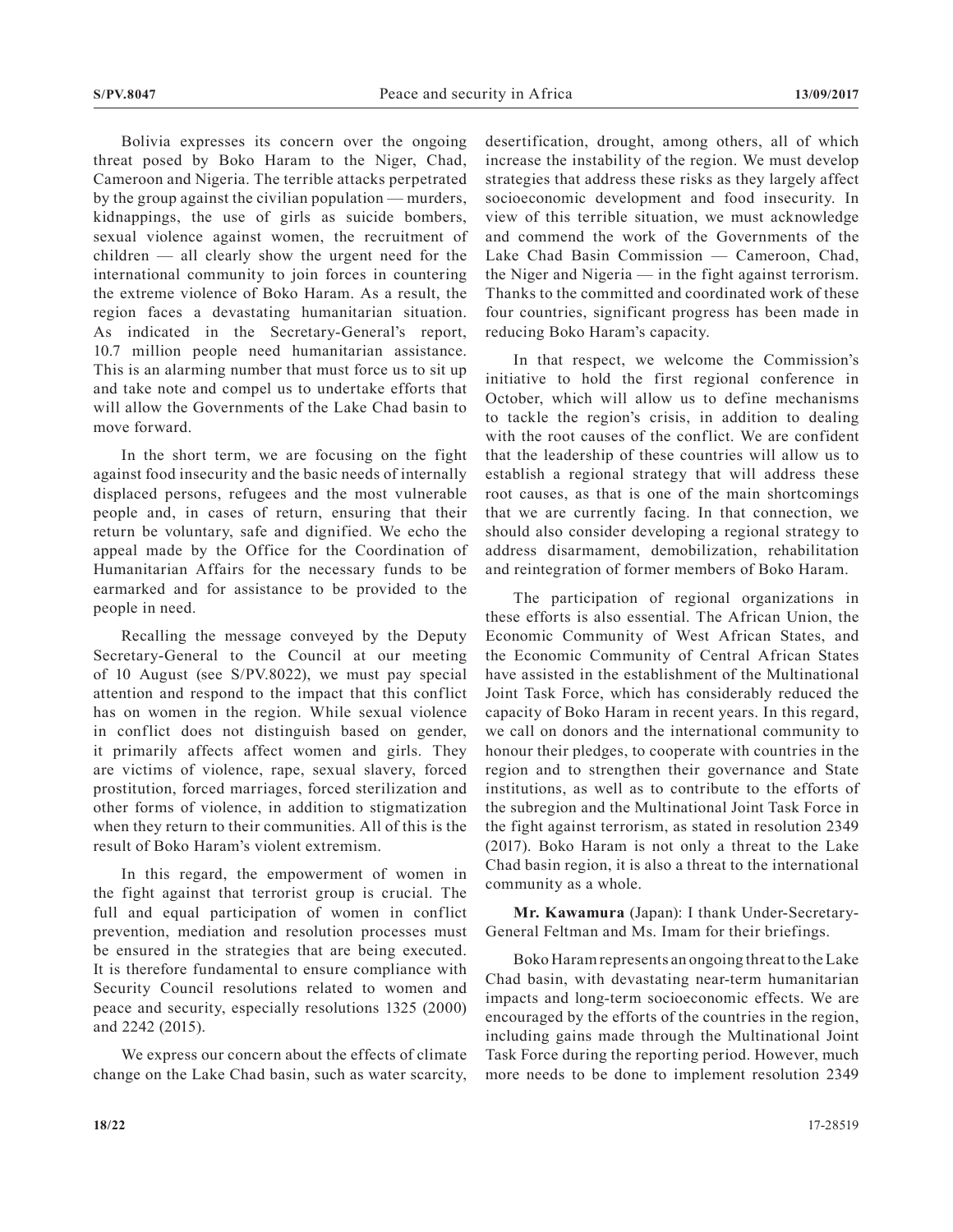(2017) and stabilize the region. Allow me to highlight a few areas that need particular attention.

More than anything else, there are massive and immediate humanitarian needs. The large-scale food insecurity and nutritional emergency requires not only more aid, but also delivery and access. There is a commendable effort under way to strengthen civilmilitary cooperation among humanitarian actors, the Multinational Joint Task Force and national security services. We encourage these actors to share information and best practices. We also call for full implementation of the tripartite agreement between the Office of the United Nations High Commissioner for Refugees, Cameroon and Nigeria, which is essential for the safe and dignified return of refugees. Japan is actively considering additional humanitarian assistance to counter food insecurity and nutritional emergency.

In addition to the immediate humanitarian response to the crisis, long-term investment in socioeconomic development is required for early recovery. Following the Oslo Humanitarian Conference on Nigeria and the Lake Chad Region in February, the first senior officials meeting of the Oslo Consultative Group last week expanded the focus to long-term stability and development, including through enhanced institutions. Our efforts must build on this growing global attention to ensure that the United Nations technical expertise in development and peacebuilding is deployed coherently and effectively across the Lake Chad basin.

Both the Security Council and the African Union Peace and Security Council have visited the field individually. These missions led to a shared awareness of the challenges facing the Lake Chad basin and of the need to do more. It has become clear that the deterioration of the economy raises the risk of terrorist recruitment. Local calls for job creation, education and vocational training for youth are common throughout the region. The long-term impact of climate change on the socioeconomic stability of the region and community also needs to be examined. The importance of enhancing community resilience to violent extremism by addressing the root causes of the Boko Haram insurgency cannot be overemphasized.

I would also like to draw attention to the disproportionate impact of sexual and gender-based violence on women and girls in the region by Boko Haram, as well as other actors. Female internally displaced persons are also most vulnerable during a

All actors must integrate gender analysis into their substantive work, including by adopting a genderspecific approach for the protection and empowerment of women and girls victimized by or formerly associated with Boko Haram. As a recent example of efforts to implement resolution 2349 (2017), Japan has funded a subregional workshop, hosted by the United Nations Office on Drugs and Crime and the Office of the High Commissioner for Human Rights, in Yaoundé in July, to better integrate a gender perspective into criminal justice responses to terrorism. This workshop supported multisectoral efforts by four countries, as well as the African Union (AU) to strengthen the criminal justice response while ensuring that women's rights are respected.

In a similar vein, we commend the recent United Nations-AU joint mission to Nigeria under the Deputy Secretary-General to support efforts to advance peace through women's well-being and empowerment. Empowering women and promoting their active role is essential to rebuilding society and strengthening community resilience against terrorism and violent extremism.

Japan strongly supports the United Nations regional approaches to the Lake Chad basin and the Sahel. We also encourage UNOWAS and UNOCA to focus sustained attention on and follow up to resolution 2349 (2017) in that regard. Japan looks forward to working together with international and regional partners to secure a better future for the region.

**Mr. Nebenzia** (Russian Federation) (*spoke in Russian*): We thank the Under-Secretary-General for Political Affairs, Mr. Feltman, for his comprehensive briefing on the situation in the Lake Chad Basin region.

Terrorism remains the main threat facing the entire world, and the African continent in particular. The increased activity of militants of the terrorist group Boko Haram in north-eastern Nigeria and northwestern Cameroon is of great concern. Attacks on civilians, refugee camps and humanitarian convoys have become more frequent. Terrorists are not afraid to use women and children as suicide bombers. By some estimates, over the past six months there have been several hundred victims.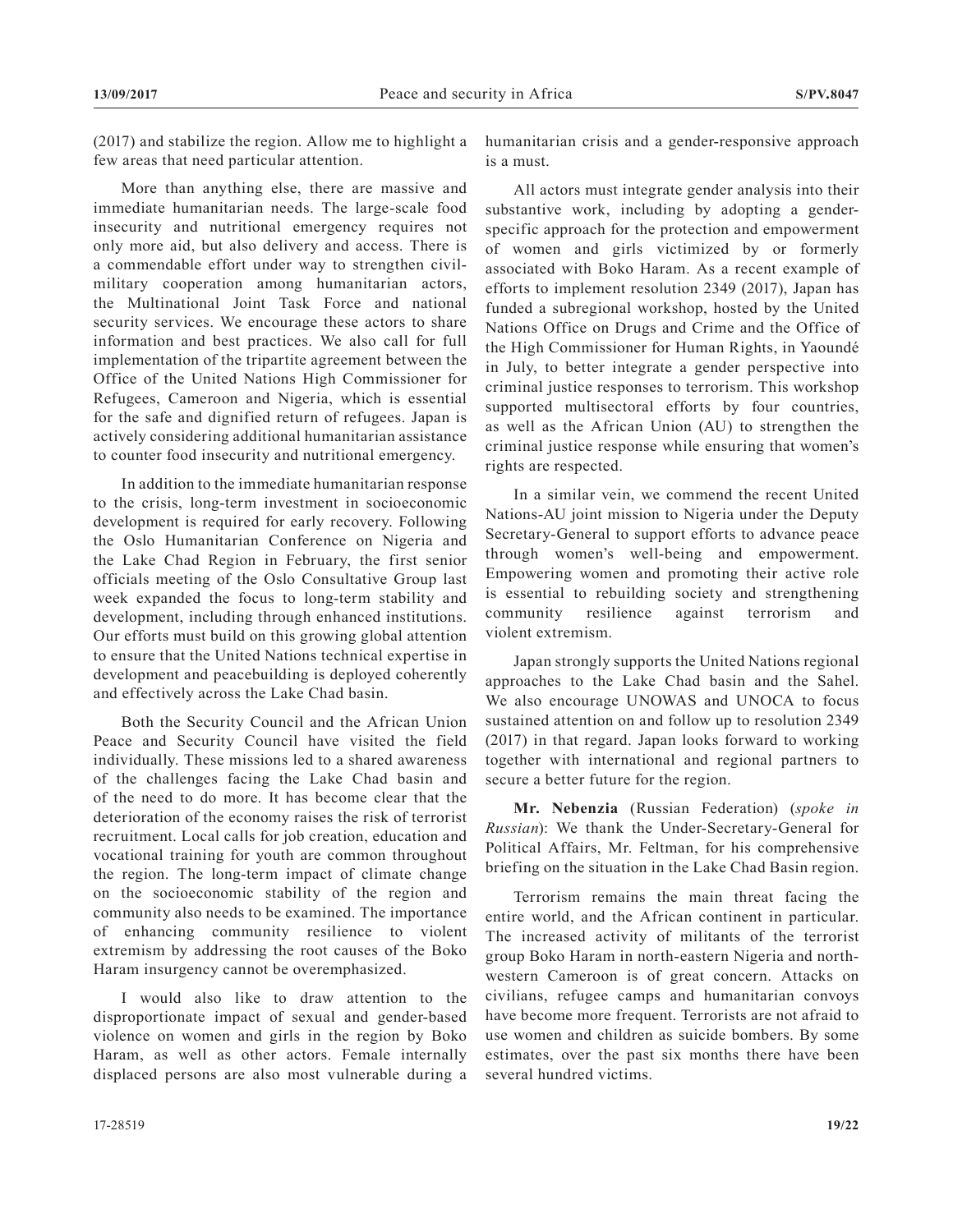We strongly condemn the criminal ideology and practices of Boko Haram. We should abandon the harmful classification of the fight against Boko Haram as a conflict. That organization is classified as a terrorist entity by the Security Council. The fight against it is therefore a counter-terrorist operation. Attempts to represent terrorists as one of the parties to a conflict only serves to create the illusion that punishment for their crimes can be avoided.

We are convinced of the importance of coordinated action by Africans, including its subregional organizations, in the fight against terrorism. We note the relevant efforts of the Lake Chad Basin Commission and the Multinational Joint Task Force, formed by Cameroon, the Niger, Nigeria, Chad and Benin. We welcome the results achieved to date.

Fundamental advances in counter-terrorism activities are hampered by the close link between terrorists and various criminal groups, pirates and smugglers. Bandits exploit gaps in national and crossborder security to engage in their illicit activity. As a result, the region is witnessing a flourishing trade in drugs and arms and uncontrolled and illegal migration. One cannot but be alarmed by the fact that in profiting from the chaos and suffering of the population, criminal elements provide material support to terrorists.

Despite the priority of the counter-terrorism element, the situation in the region cannot be rectified by force alone. To achieve sustainable political stabilization, it is necessary to work to address the root causes that have led to the deterioration of the situation and the creation of Boko Haram. Terrorists and extremists of every kind must be deprived of fuel to grow. It is important to resolve acute social and economic problems and to strengthen the institutions of State authority in that part of the African continent.

As noted in the Secretary-General's report on the situation in the Lake Chad basin (S/2017/764), the humanitarian situation continues to deteriorate. Resources that national Governments could allocate to alleviating the suffering of the population are being redirected to fight Boko Haram. A vicious cycle has therefore been created; people cannot be fed until terrorism is defeated, but terrorism cannot be defeated so long as extremist groups thrive on a despairing and desolate population.

In that regard, we support a decisive and adequate response on the part of the international community to the threats and challenges faced by the countries of the Lake Chad basin. It is important to ensure the coherence of approaches to assisting countries of the region. At the same time, outside support should not be turned into the imposition of ready-made formulas that are alien to African states. The international role must be supported by the coordinating role of the United Nations, in close coordination with African structures and individual African States.

We welcome the Secretary-General's intention to develop a comprehensive strategy for the region. We believe that it should serve as a consolidating and cementing element for external support for the region. In our view, it is important to take into account the experience garnered from the implementation of the United Nations Integrated Strategy for the Sahel, the real impact of which has yet to be seen.

For our part, we stand ready to continue to support African States in addressing the problems facing them in the context of the fight against Boko Haram and in helping refugees and the victims of natural disasters. We will continue to provide humanitarian and other assistance, both bilaterally and through international organizations.

**The President**: I shall now make a statement in my capacity as the representative of Ethiopia.

At the outset, I wish to thank Under-Secretary-General Feltman for his comprehensive briefing on the security, humanitarian, human rights and social and economic situations in the Lake Chad basin. We also thank Ms. Fatima Imam for joining us via teleconference from Maiduguri, Nigeria.

We welcome the first six-month report of the Secretary-General on the Lake Chad basin (S/2017/764), pursuant to resolution 2349 (2017). In that regard, we take note of the progress that countries of the region have made in the fight against Boko Haram, and we commend the crucial role played by the Multinational Joint Task Force. However, it is only by addressing the root causes of the conflict in the subregion, including challenges resulting from climate change, underdevelopment and unemployment, among other things, that long-term solutions to the crises in the region can be found.

That was indeed strongly underscored during the discussion we had with the African Union Peace and Security Council in Addis Ababa on the situation of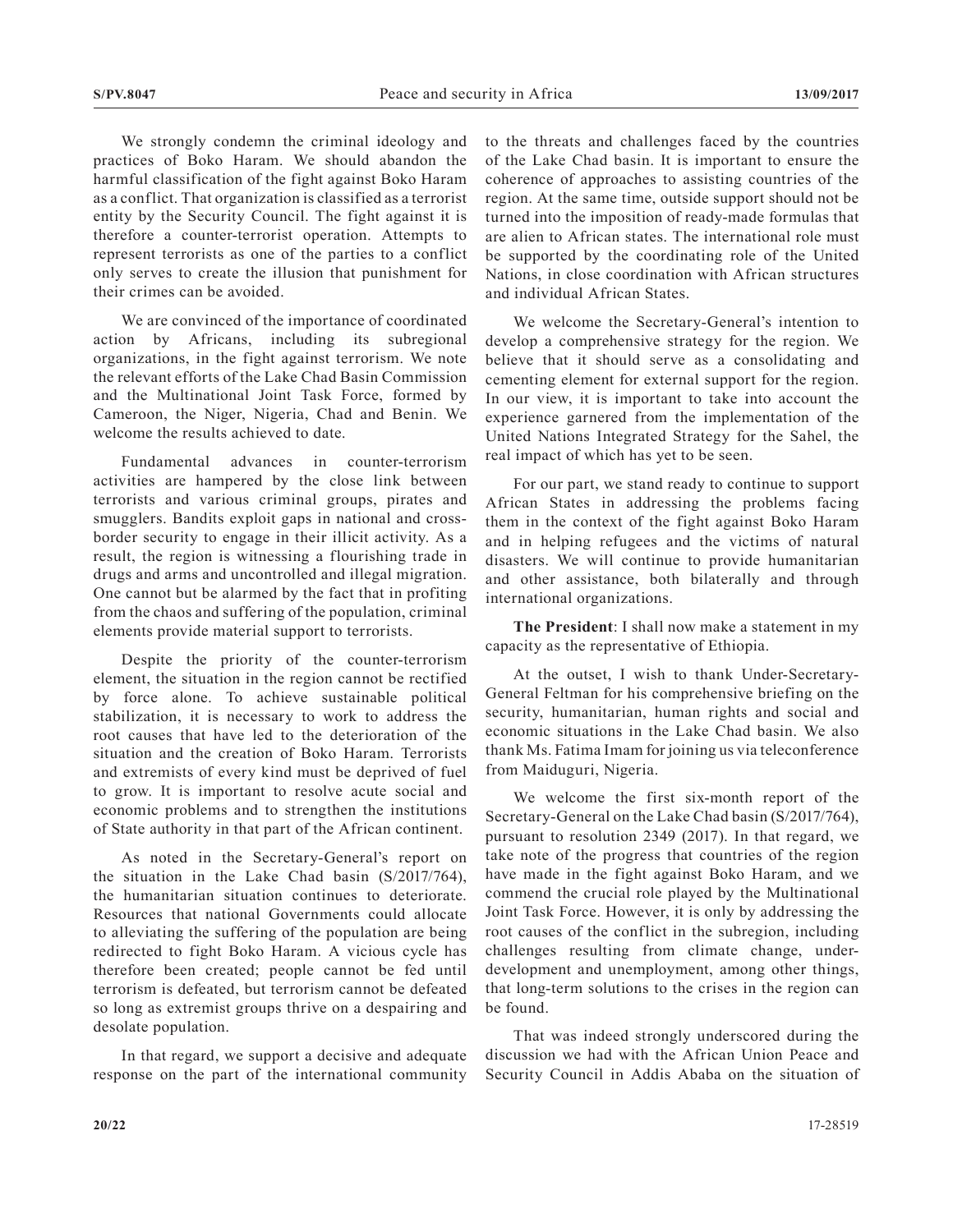the Lake Chad basin. We welcome the plan by the Lake Chad Basin Commission (LCBC) and the African Union to organize the first regional conference in N'Djamena next month, with a view to developing a regional strategy. The regional dimension of the security threats in the subregion and their cross-cutting nature no doubt require an integrated approach, and the initiative of the LCBC and the African Union is a step in the right direction.

In spite of the progress seen in scaling up international support, the increasing humanitarian needs in the Lake Chad basin require continued mobilization and support. The plight of refugees and internally displaced persons is a matter of particular concern. We hope that the United Nations and the international community will redouble efforts in that regard.

I will conclude by underlining the importance of further coordination of the efforts of the United Nations and the African Union, as well as their respective regional mechanisms, to meet the needs of the countries of the Lake Chad basin. Developing a regional strategy to address the root causes of the crises, encouraging international support for the Multinational Joint Task Force and urging donors to fulfil pledges for humanitarian needs are some of the priorities before the Council. We hope to see progress along those lines over the coming six months.

I now resume my functions as President of the Security Council.

I now give the floor to the representative of Nigeria.

**Mr. Haidara** (Nigeria): I wish to thank the Ethiopian presidency and the membership of the Security Council for organizing this briefing. It is illustrative of the positive disposition of members of the Security Council towards resolving the myriad challenges of the Lake Chad Basin region. Our special appreciation goes to the Secretary-General for his report (S/2017/764), which contains far-reaching recommendations. We also commend Under-Secretary-General Feltman for his insight on the situation in the region and we note the perspectives shared by Fatima Shehu Imam.

The Boko Haram insurgency has negatively impacted virtually every facet of human endeavour, including the economy, the polity, and the lives and livelihoods of people not only in the north-east of Nigeria, but across the region.

The insurgency has been met with resolve and resilience of the Nigerian people and Government. The Multinational Joint Task Force has had great success in weakening Boko Haram. We have continued to witness the emergence of rescued survivors and victims, hitherto under the brutal oppression of Boko Haram in the north-east. Communities have pulled together to provide succour.

For its part, the Nigerian Government has made significant progress in the fight against Boko Haram. The Nigerian military has successfully taken over the Sambisa forest and its environs. In that success story, we acknowledge the critical support of our neighbouring countries, namely, Cameroon, Chad, the Niger and Benin. That progress notwithstanding, the Nigerian Government is aware of other development challenges in the region, including the shrinking of Lake Chad. Averting that consequence will require dedicated international intervention to recharge the lake.

As we celebrate our gains in the war against Boko Haram, we are not oblivious of the humanitarian challenges resulting from the massive displacement of persons, the abandoned farmlands and the disruption of the educational system, among others. In that regard, the Government of Nigeria has embarked on programmes to support the reintegration of victims into their communities.

I am glad to report that the Presidential Committee on the North-East Initiative has been mandated to coordinate and provide synergy, leadership and direction for the various initiatives to help bring normalcy to the region. That encompasses Government, development partners, private foundations and civil society. We are also accelerating the implementation of existing legal and institutional frameworks to alleviate the suffering of our people, in the spirit of the Istanbul World Humanitarian Summit of May 2016.

We acknowledge and welcome the critical support provided by the United Nations agencies to the girls released by Boko Haram. For its part, the Nigerian Government has continued to provide food, integrated healthcare, shelter, psychosocial support and access to water and sanitation amenities for those in need. We are also engaging highly respected community and religious leaders to discourage vulnerable youth from being radicalized. We continue to accord the highest premium to increasing the resilience of internally